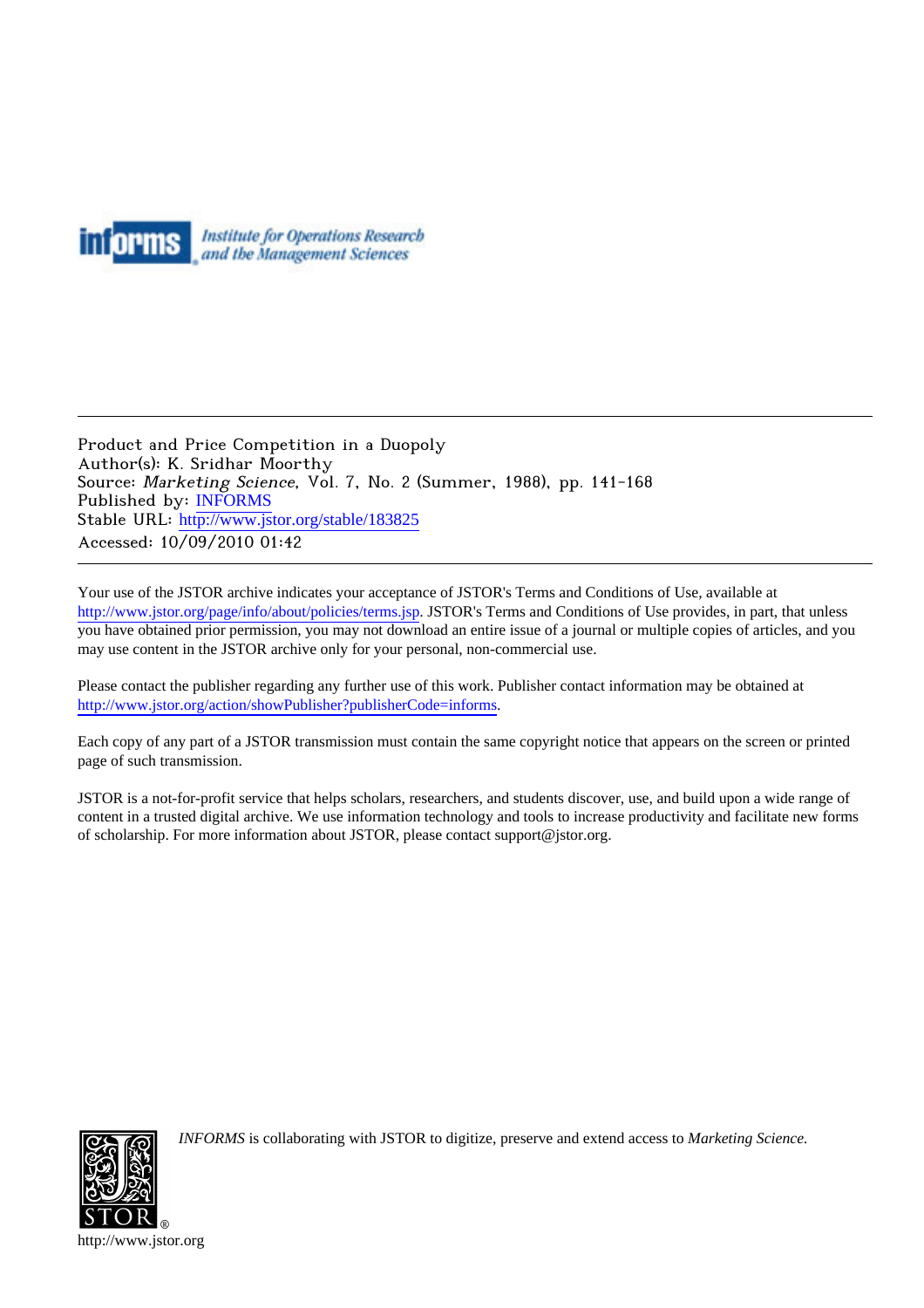# **PRODUCT AND PRICE COMPETITION IN A DUOPOLY**

#### **K. SRIDHAR MOORTHY**

**Yale University** 

**This paper examines the role of consumer preferences, costs, and price competition in determining the competitive product strategy of a firm. In the model studied here, there are two identical firms competing on product quality and price. They face consumers who prefer a higher quality product to a lower quality product, but differ in how much they are willing to pay for quality. The consumers can also choose a substitute if they don't like the product-price offerings of the two firms. For the firms, a higher quality product costs more to produce than a lower quality product. The paper shows that the equilibrium strategy for each firm should be to differentiate its product from its competitor, with the firm choosing the higher quality choosing**  the higher margin as well. This differentiation, however, is not efficient-that is, it is possible to **choose two other products and offer them at prices that cover their marginal cost, and still satisfy consumers' "needs" better in the aggregate. A monopolist, by contrast, would differentiate his product line efficiently. This suggests that cannibalization has different effects on product strategy than competition. The paper also shows that if one firm enters the market first, then it can defend itself from later entrants, and gain a first-mover advantage, by preempting the most desirable product position.** 

**(Product Strategy; Pricing Strategy; Game Theory)** 



#### **1. Introduction**

**The idea that a firm must distinguish its products from its competitors is a pervasive one in marketing. Shapiro, Dolan and Quelch (1985, p. 452), in their recent textbook, describe it as follows: "In choosing a position for a new product, management must match an appropriate package of benefits, clearly differentiated from competitive products on important dimensions, with a specific target segment whose needs are not fully satisfied by existing products." Porter (1980) calls the same thing a focus strategy.** 

**The purpose of this paper is to explore the theoretical underpinnings of this prescription. The need for such an exploration becomes evident when one sees how easy it is to overturn the prescription. Consider Figure 1, a typical two-dimensional perceptual map of consumers' ideal-points and firms' positions. The ideal-points are distributed uniformly all over the map. Imagine a firm, called B, located at b. What position should we recommend for a new firm A entering this market? If we follow the "fill the holes in the**  market" prescription, then we would probably ask firm A to locate in the center of the **quadrant south-west of b, at a. But this strategy doesn't maximize A's market-share. A can do better by moving along the line ab and positioning itself right next to B (but not quite at b)! That way, A assures itself of nearly all consumers whose ideal-points lie**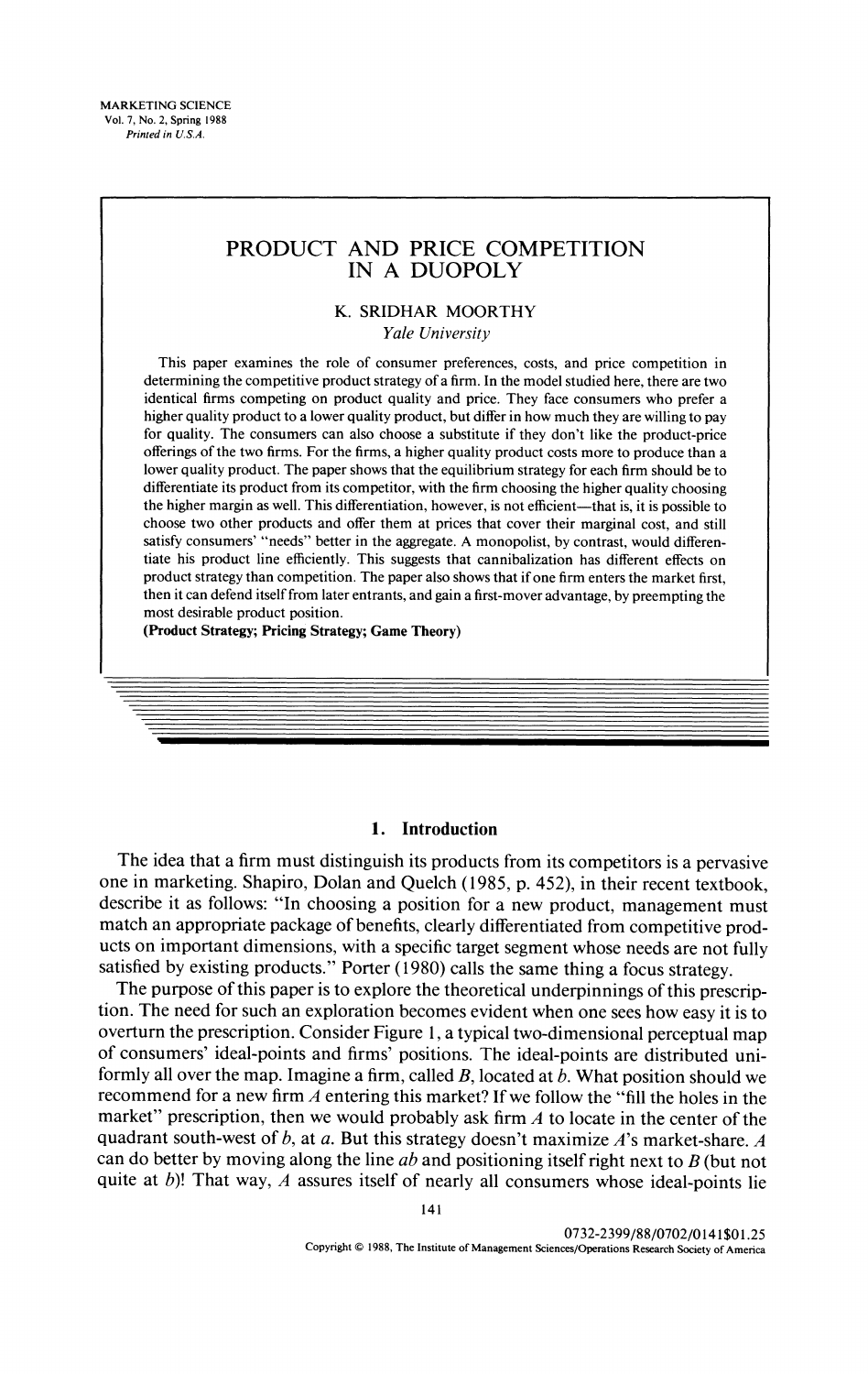**south-west of b. Of course, if B could still change its position, it wouldn't like to stay at b; B would jump over A and position itself right next to A on the line ab. This jockeying for position would only end when both firms are at the "center" of the market, sharing it equally. Political scientists have used this sort of argument to explain the similarity of candidates' positions in elections; cf. Downs (1957), Riker and Ordeshook (1973, Chapters 12 and 13).** 

**Prices and costs play no role in the example above. But in reality they do. If a firm chooses a position too close to its competitors, then the ensuing price competition might be too intense. But if it chooses a position too far from its competitors, then the manufacturing costs may be too high and the market share too small. Another reality is the presence of substitutes outside the product class. In the example, we implicitly assumed that consumers stay with a firm as long as it is the best of the available alternatives (in that product class). Thus, a consumer located in the south-west corner of the market stayed with firm A as it moved from a toward b. What if consumers drop out of the market if all the available choices are "too far from them"? (In the political context, this would correspond to people not voting at all because they feel all candidates' positions are too far from theirs.) Would moving toward a competitor still be optimal?** 



**Attribute 1 FIGURE 1**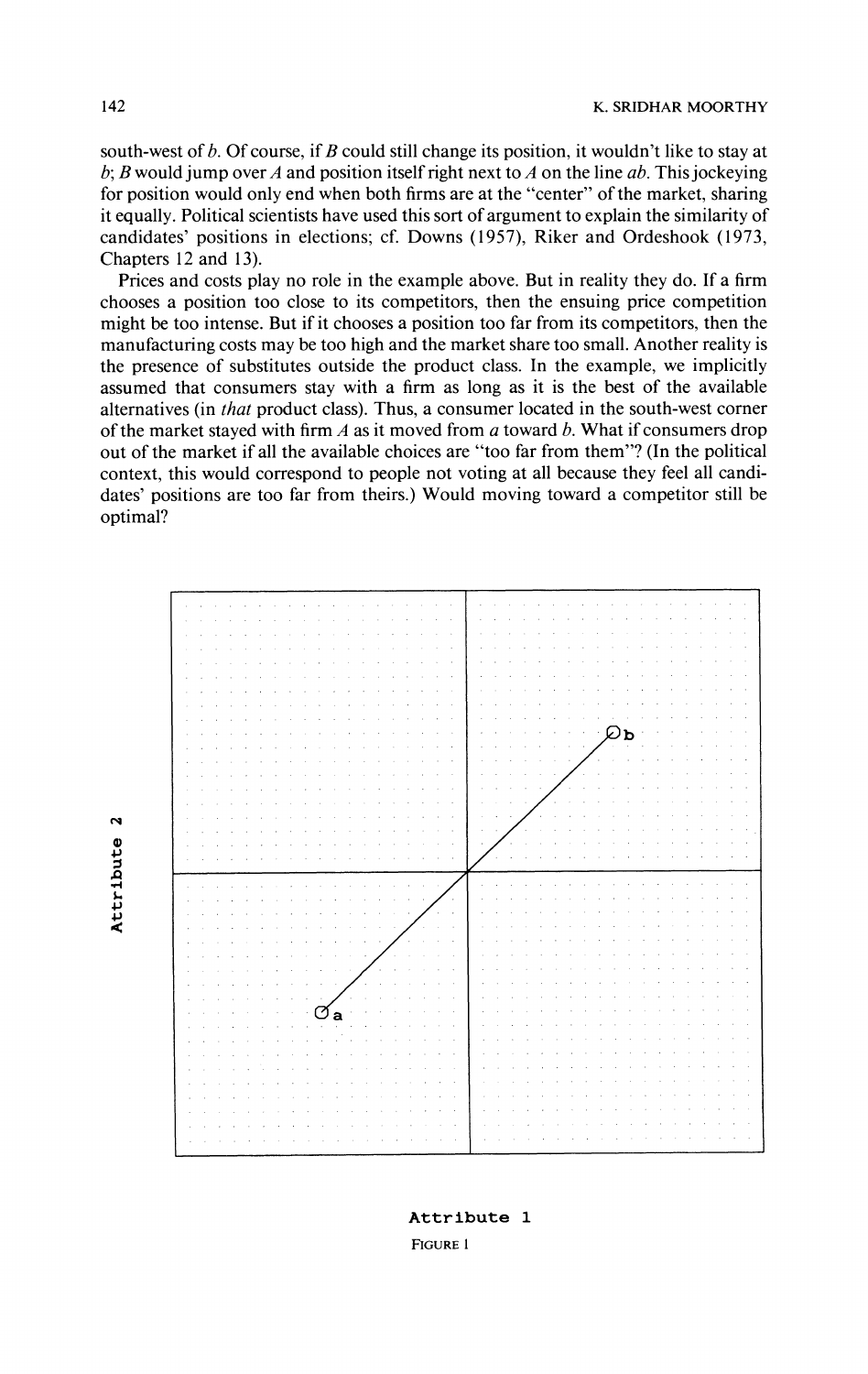**This paper examines the issues raised above in a simple model of two identical firms competing on a single product attribute, and price. We call this attribute quality because consumers are assumed to prefer more of it to less. Consumers differ in their willingness to pay for quality and are perfectly informed about the product and price offerings of the two firms. The latter assumption means, in particular, that we don't distinguish between a product's perceptual position and its "physical" position. On the firm side, we assume that a higher quality product costs more to produce than a lower quality product.** 

**Two different modes of product competition are analyzed. In the first simultaneouschoice model, each firm is assumed to choose its product quality simultaneously with the other firm. That is, neither firm knows the other's product quality when choosing its own. This corresponds to the situation in industries where there is no product leader. In the second model, we assume that the two firms choose their products sequentially.**  First one firm-the leader-chooses its product and announces it. Then the second **firm, having observed the first firm's product quality, chooses its own. This would be the situation in an industry where there is sequential entry: the second entrant gets to see the first entrant's product before choosing his own. In either model, the strategic problem for each firm is to choose a product quality and a price to maximize its profits, recognizing that the other firm is doing the same.** 

**Our major results are as follows. First, in both the simultaneous-product-choice model and the sequential-product-choice model, the equilibrium strategy of each firm should be to differentiate its product from the other firm, with the firm choosing the higher quality choosing the higher margin as well. Second, these equilibrium product selections of the two firms are not efficient. That is, it is possible to choose two other products and offer them at prices that cover their marginal cost, and still satisfy consumers' "needs" better in the aggregate. This result is interesting because a monopolist under the same circumstances as the two firms would choose his two products efficiently. This suggests that cannibalization within a firm's product line has different effects on product strategy than competition between firms. The reason for the difference must be that whereas the monopolist can internalize the competition between his two products, the two firms-because they make their product and price decisions**  independently—can't. Third, in connection with the sequential-entry model of com**petition, we show that: (1) the leader benefits from anticipating the arrival of a later entrant, (2) this benefit is realized by choosing a product different from what he would have chosen if he had not anticipated a later entrant, and (3) there is a first-mover advantage because of the leader's ability to preempt a product position. Result #2 shows in particular that a product strategy designed to have a defensive role will be different from a strategy which doesn't have such a role.1** 

**Besides the above results, perhaps the main contribution of this paper is the following insight. In a situation where a firm has to trade-off consumer preferences, costs, price competition with another firm, and competition with a substitute, we learn that its equilibrium product strategy must reconcile two opposing forces. One force draws it closer to its competitor: Each firm wants to go after the product position that is most favorable in terms of consumer preferences, manufacturing costs, and competition with a substitute-the monopolist's best position. The other force moves it away from its** 

**<sup>&#</sup>x27; The concept of defensive product strategy embodied in this statement is different from the one that Hauser and Shugan (1983) propose. Hauser and Shugan view defensive strategy as the reaction of an incumbent faced with new competition. I view defensive strategy as defensive preparations. The incumbent knows that new competition is coming in and he prepares for it by choosing a product that "crowds" the new entrant. Then, when the new entrant does come in, he doesn't have to react. Obviously, defensive preparations can only be made on marketing variables which can be committed to. Product design, because it is costly to change, is such a variable.**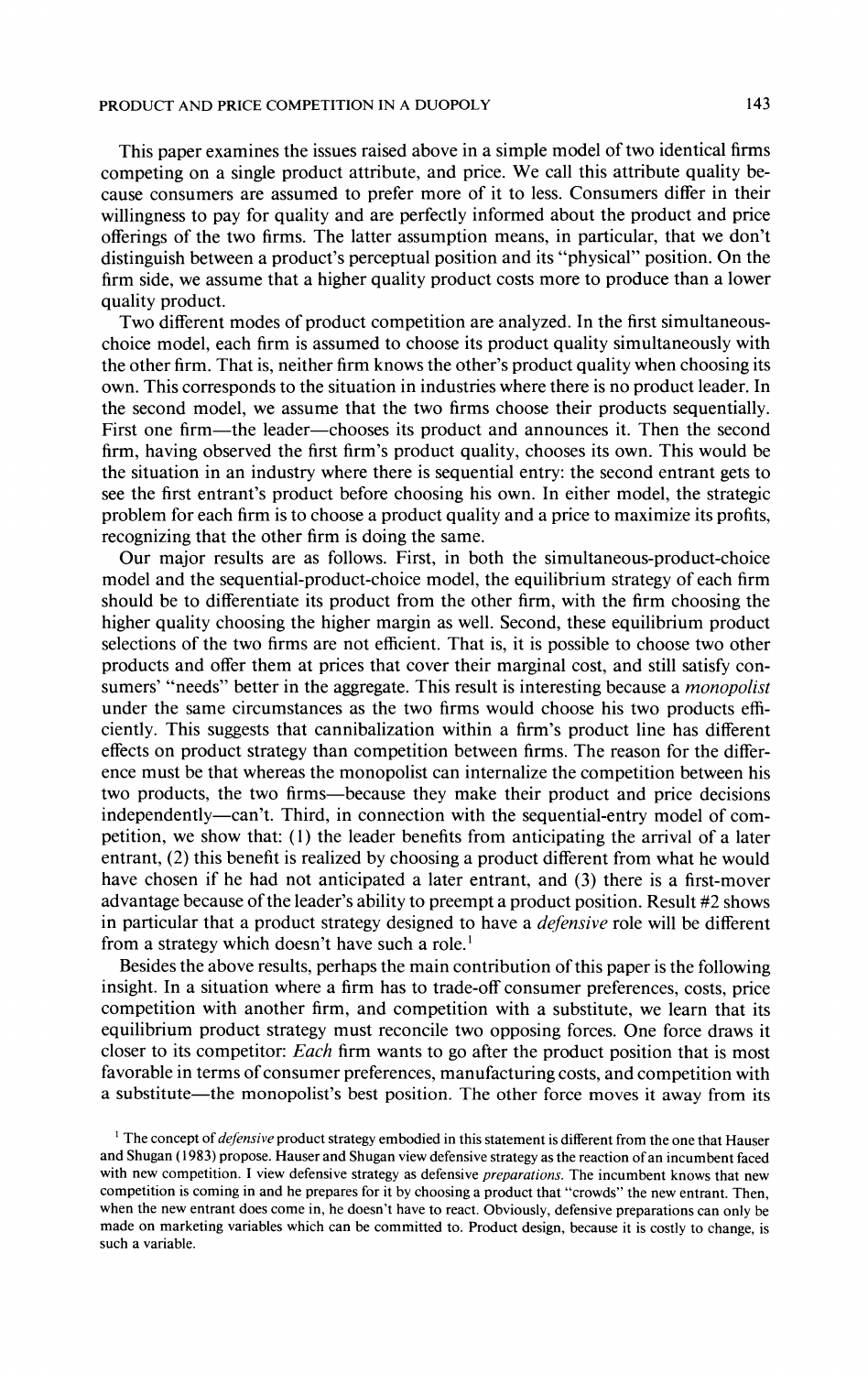**competitor: If the firms were positioned too close to each other, then consumers would choose between them on the basis of price; that would create the incentive to compete**  on price, and the net result would be low profits for both firms. In §7 I discuss how this **insight can be used to explain a number of results in the literature.** 

**My model and methodology follow in the tradition of Hotelling (1929) and the numerous other works that he inspired. In Hotelling's model two firms compete on store location and price. (Store location is the product.) Hotelling argues that the equilibrium strategy for each firm is to choose a location at the center of the marketthis is his famous "Principle of Minimum Differentiation."2 The argument is that for any location of one firm, the other firm has an incentive to move toward its opponent in order to expand the territory under its exclusive control. Recently, d'Aspremont, Gabszewicz and Thisse (1979) have shown that Hotelling's argument is flawed. Hotelling did not consider the possibility of firms choosing prices that take away all of their opponent's market share. If such undercutting strategies are allowed, then a (pure strategy) price equilibrium doesn't exist in Hotelling's model when the two firms are close to each other. So nothing can be said about whether a firm gains or loses by choosing a product position close to its competitor's. When d'Aspremont, Gabszewicz and Thisse modify Hotelling's model to enable a price equilibrium to exist at all product positions, they find that each firm's equilibrium product strategy is to locate at the ends of the market, maximally differentiated from its competitor.** 

**My model differs from Hotelling and d'Aspremont et al. in several aspects. First, whereas these authors assume consumers' ideal points are heterogeneous under equal prices for all products, I assume homogeneous ideal points under equal prices. In my model, quality is the dimension on which the firms can differentiate themselves, and ceteris paribus, every consumer prefers a higher quality to a lower quality. So every consumer has the same ideal point: infinite quality. Second, Hotelling and d'Aspremont et al. assume each product costs the same to produce, but I assume a higher quality product costs more to produce than a lower quality product. This allows me to capture the trade-off between the benefits of moving away from a competitor with the costs of doing so.** 

**Shaked and Sutton's (1982) consumer model is virtually identical to mine, but they also assume that each product costs the same to produce. So their analysis turns out very different from mine. In their model, being the higher quality firm is always better than being the lower quality firm, regardless of how close the competitor is, regardless of how high the quality is. Their equilibrium, therefore, has one firm choosing the highest feasible quality and the other firm choosing a quality below that. (If there were no upper bound on quality in their model, then an equilibrium wouldn't exist.) On the other hand, in my model it is not always better to have the higher quality. If one firm chooses a high quality and the lower-quality competitor gets too close to it, then the first firm would prefer to be the lower quality supplier. This is so not only because the first firm**  would like to get away from the competitor—which, after all, could be done by choos**ing a still higher quality-but also because it doesn't want to choose a quality that costs too much (relative to what consumers are willing to pay for it).3 Another difference between this paper and Shaked and Sutton's (and Prescott and Visscher 1977 and the others cited above) is that I allow for competition from a passive substitute-a substitute whose quality and price are fixed. This allows me to give consumers the option of** 

**<sup>2</sup>Recall that my Figure 1 example does the same thing. But the crucial difference is that Hotelling makes his argument with price competition and profit maximization whereas in my example market share was being maximized and there was no price competition.** 

**<sup>3</sup> For example, if car company A offers a car with gas-mileage 50 mpg, then car company B can differentiate itself from A by building a 70 mpg car or a 30 mpg car. B may find it more profitable to go with 30 mpg, because, ceteris paribus, it costs too much to build a 70 mpg car.**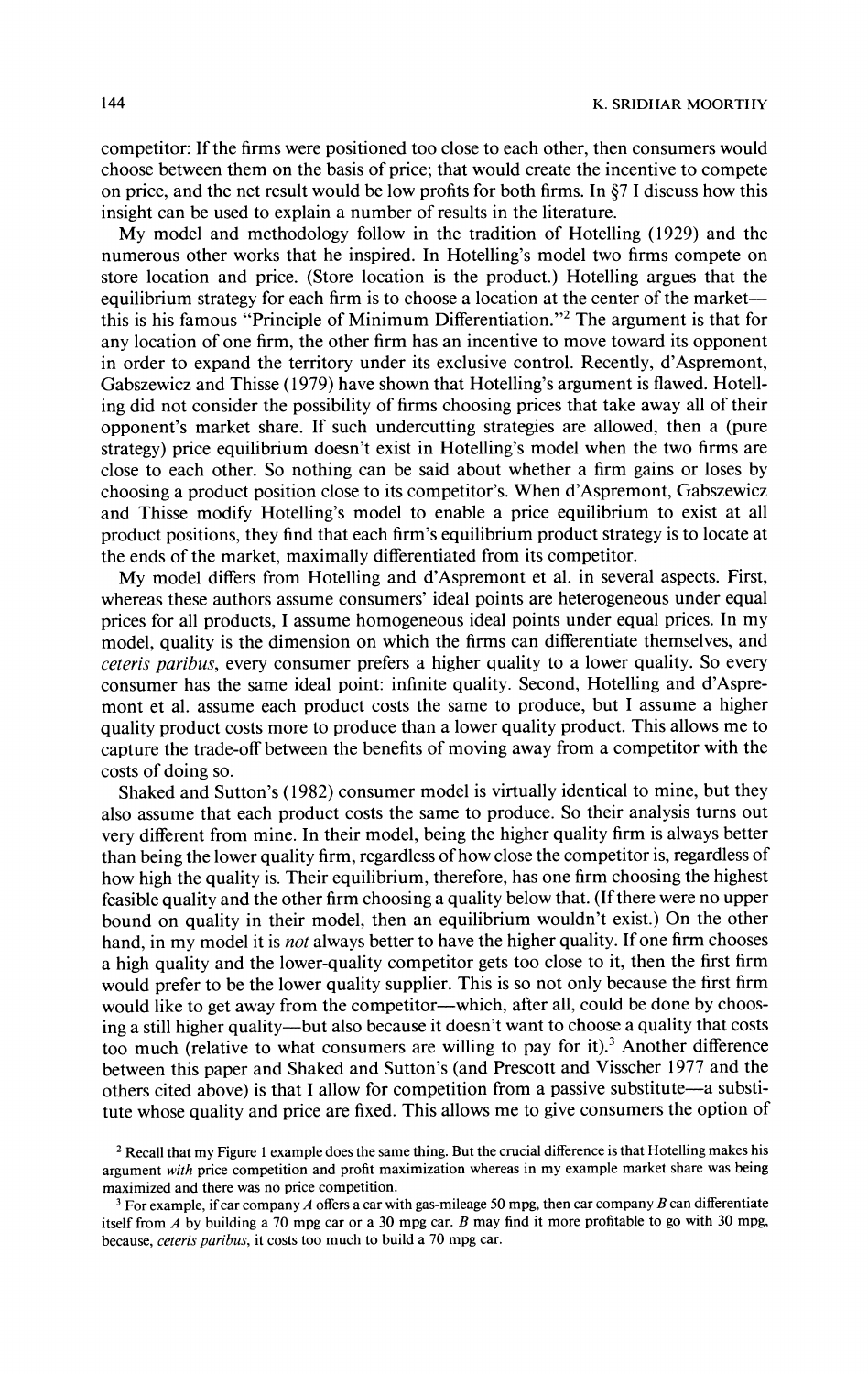**not buying from any of the two firms and to see what effect this has on the firms' equilibrium strategies. In my equilibria, therefore, the two firms do not serve the whole market; a part of the market buys the substitute.** 

**In the marketing literature, strategic competition in products has not been modeled until recently. For example, in Kuehn and Day's (1962) early paper, the firm's motivation to differentiate its product from competitors' is solely the market share advantages differentiation brings: instead of sharing the market with numerous competitors, you get an entire segment for yourself. Price competition plays no role in the story. Further**more, Kuehn and Day do not consider competitors' reactions---theirs is not an equilib**rium approach. More recent examples include Karnani (1983), Rao and Bass (1985) and Eliashberg and Jeuland (1986). Karnani studies the competition in supply quantities with product positions exogenously fixed; Rao and Bass study dynamic pricing strategies in a homogeneous products model; and Eliashberg and Jeuland study dynamic pricing strategies in a heterogeneous products model. Rao (1977) models product choices explicitly, but he too doesn't study the product equilibrium. Hauser (1988) is an exception. He models strategic competition in products and prices much as I do, but his consumer model is more similar to Hotelling's model than mine. This may not seem so at first glance since Hauser's model has two attributes and Hotelling's model only one, but Hauser imposes the restriction that the feasible products must lie on the circumference of a circle, in the first quadrant, and with this restriction the two attributes collapse into one, and every consumer type has a distinct ideal product on this attribute under equal prices. In my model, as mentioned before, all consumers have the same ideal product under equal prices. Two other differences between our models are worth mentioning. Hauser, like Shaked and Sutton (1982), assumes that each product costs the same to produce and that there is no substitute. So he obtains an equilibrium with maximum differentiation, covering the whole market. I don't.** 

**The rest of the paper is organized as follows. In the next section, the model is set up**  and the nature of market segments characterized. In §3, two benchmark solutions are **developed for later comparison with the various equilibria. One benchmark is the efficient solution and the other benchmark is the monopolist's solution. In the efficient solution, we are looking at the two products that maximize consumer surplus under marginal-cost pricing. These are the products that best satisfy consumers' needs in the aggregate, while covering costs. On the other hand, the monopolist's solution is the set of two products that maximizes a single firm's profits. I begin the discussion of competitive product positioning in ?4 with the price equilibrium. This price equilibrium applies**  to both models of product competition considered in this paper. In §5, I compute the **product equilibrium in the first of these models, with both firms choosing their prod**ucts simultaneously. In §6 I compute the product equilibrium with sequential entry. §7 **concludes the paper. Proofs not in the text are in an appendix.** 

### **2. The Model**

**In this section I set up the environment in which I will pursue my investigations. The objective is to keep things simple so that we can focus on the issues that interest us and keep the analysis tractable. The following assumptions define this environment:** 

**1. There are two firms, indexed 1 and 2, and they each choose a product from the**  interval  $[0, \infty)$ . This one-dimensional representation of the feasible set of products means that these firms are *competing* on one product attribute. I emphasize "compet**ing" because this assumption doesn't restrict the number of attributes the firms' products can have. The firms' products can have any number of attributes, but they are assumed to be setting only one here.** 

**2. A consumer of type-t is willing to pay up to ts for a unit of product s. Thus: (1) all consumers prefer more of the attribute to less, (2) a higher type of consumer is willing to**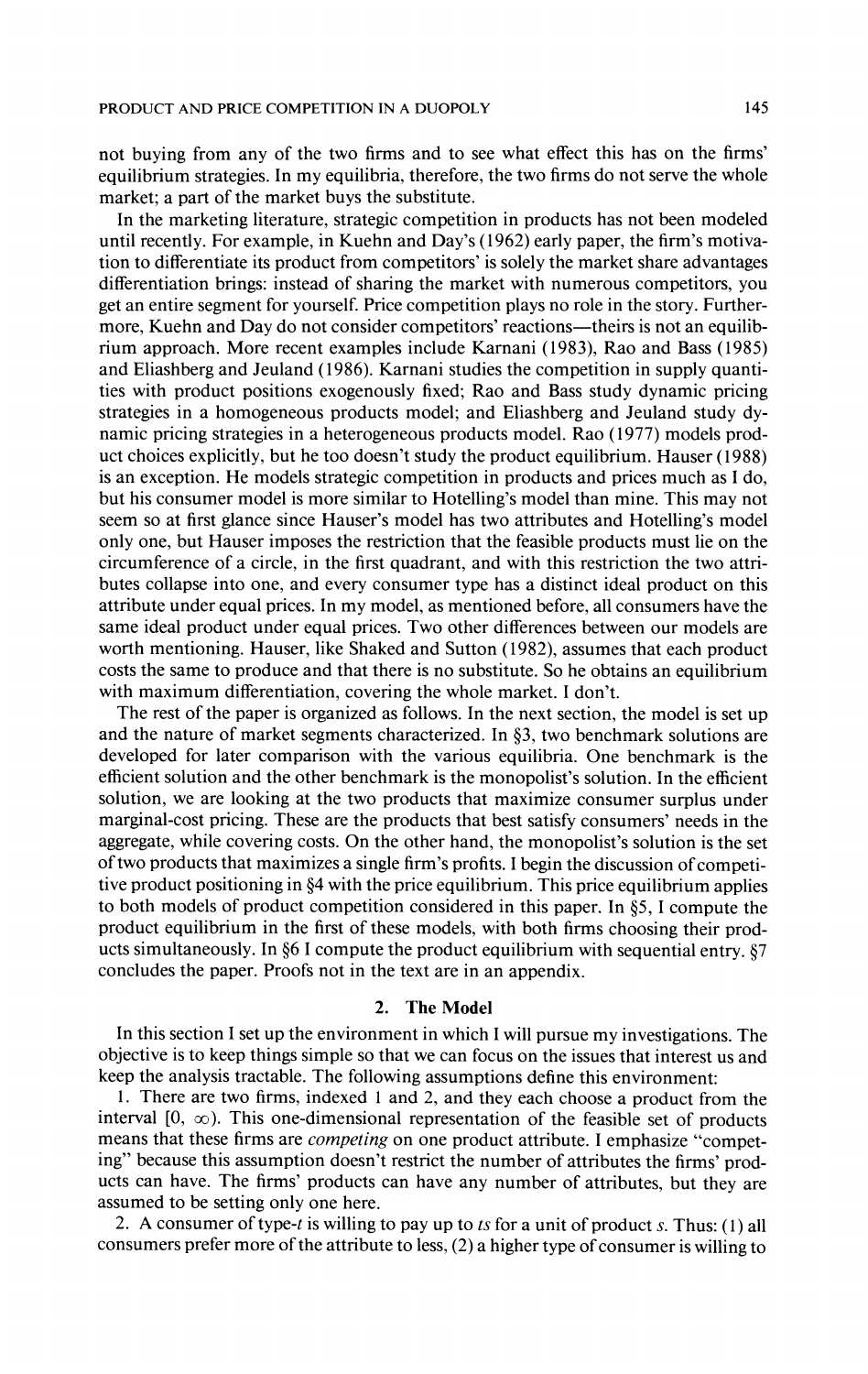**pay more for the same product than a lower type, and (3) the consumer's type is her marginal willingness to pay for increments of the attribute. The consumer's marginal willingness to pay-her type-can be interpreted as the consumer's "importance**  weight" for the attribute. It will be our "segmentation base" here. Because all con**sumers prefer more of the attribute to less, we will call this attribute "quality." But this is not the only interpretation possible: If the product class is cars, then gas-mileage is such an attribute; if the product class is express mail services, then delivery speed is such an attribute.** 

**3. Consumer types are distributed uniformly on [a, b],**  $0 < a < b$ **. This assumption says, among other things, that consumers are heterogeneous in this market. Earlier we noted that consumer types differ in their marginal willingness to pay for quality. Putting the two together, we get heterogeneity in consumers' marginal willingness to pay, and that is necessary for product differentiation. As for why we also assume that consumer types are distributed uniformly, the reason is we would like to remove nonuniformity of the consumer preference distribution as a possible explanation of product positioning. In my model, as we will see later, every consumer type has a distinct ideal product under marginal-cost pricing-when all feasible products are sold at their marginal cost. Then, because consumer types are distributed uniformly, these ideal products are also distributed uniformly. So if a firm chooses to produce a certain quality, it is not because more consumers have that quality as their ideal product than any other. Contrast this with the situation in Kuehn and Day (1962) where "pockets" of consumer ideal-points determine the products firms choose.** 

**4. Consumers can observe the product qualities and prices available before they decide to buy. If they do decide to buy, they buy one unit of the product that gives them**  the largest consumer surplus—the difference between what they are willing to pay and **what they are asked to pay. If the maximum surplus obtainable from the two firms is less than zero, then they will not buy any of the products. This option of not buying anything is represented as the choice of a "substitute" of quality zero and price zero: So**   $= 0, p_0 = 0.^4$ 

5. Each firm's marginal cost of supplying a product of quality s is  $\alpha s^2$  ( $\alpha > 0$ ), **regardless of the quantity supplied. There are no fixed costs. The assumption of identical cost functions rules out a trivial explanation of product differentiation, namely technological differences between the firms. The quadratic functional form for the marginal costs is the most tractable way of capturing a property that is crucial to my model, namely, marginal cost increases with quality, and at a faster rate than any consumer's willingness to pay. Because of this property, for each consumer type t, there**  exists a quality  $s^0(t)$  such that  $ts^0(t) - \alpha [s^0(t)]^2 = 0$ . Thus, neither firm would want to sell **a** quality greater than  $s^0(t)$  to t; indeed,  $s^0(b)$  is the absolute upper limit on quality sold **to anyone. If marginal costs didn't increase faster than some consumer's willingness to pay, then it would be optimal to supply every consumer with infinitely high qualityunless an arbitrary upper bound on quality is imposed as in Shaked and Sutton (1982) and Hauser (1988). The assumption of zero fixed costs is relatively innocuous since fixed costs have no effect on the equilibrium provided each firm's equilibrium contribution margin exceeds the fixed cost.** 

In what follows, I will call intervals of consumer types, such as  $[t_1, t_2]$ , segments. Also, firm 1's product will be denoted by  $s_1$ , its price by  $p_1$ , firm 2's product by  $s_2$ , and its price by  $p_2$ . My first task is to characterize the nature of each firm's market. Firm *i*'s (*i* 

**<sup>4</sup>The designation of "buying nothing" as a substitute of quality zero is essentially a normalization. The substitute doesn't have to be a product of zero quality. For example, if the product class in question is automobiles, a consumer's choice of the "buying nothing" option may actually mean the choice of a bicycle. By representing this choice as the choice of a car of quality zero, what we are really doing is measuring a consumer's surplus from a car relative to her (maximum) surplus from a bicycle.**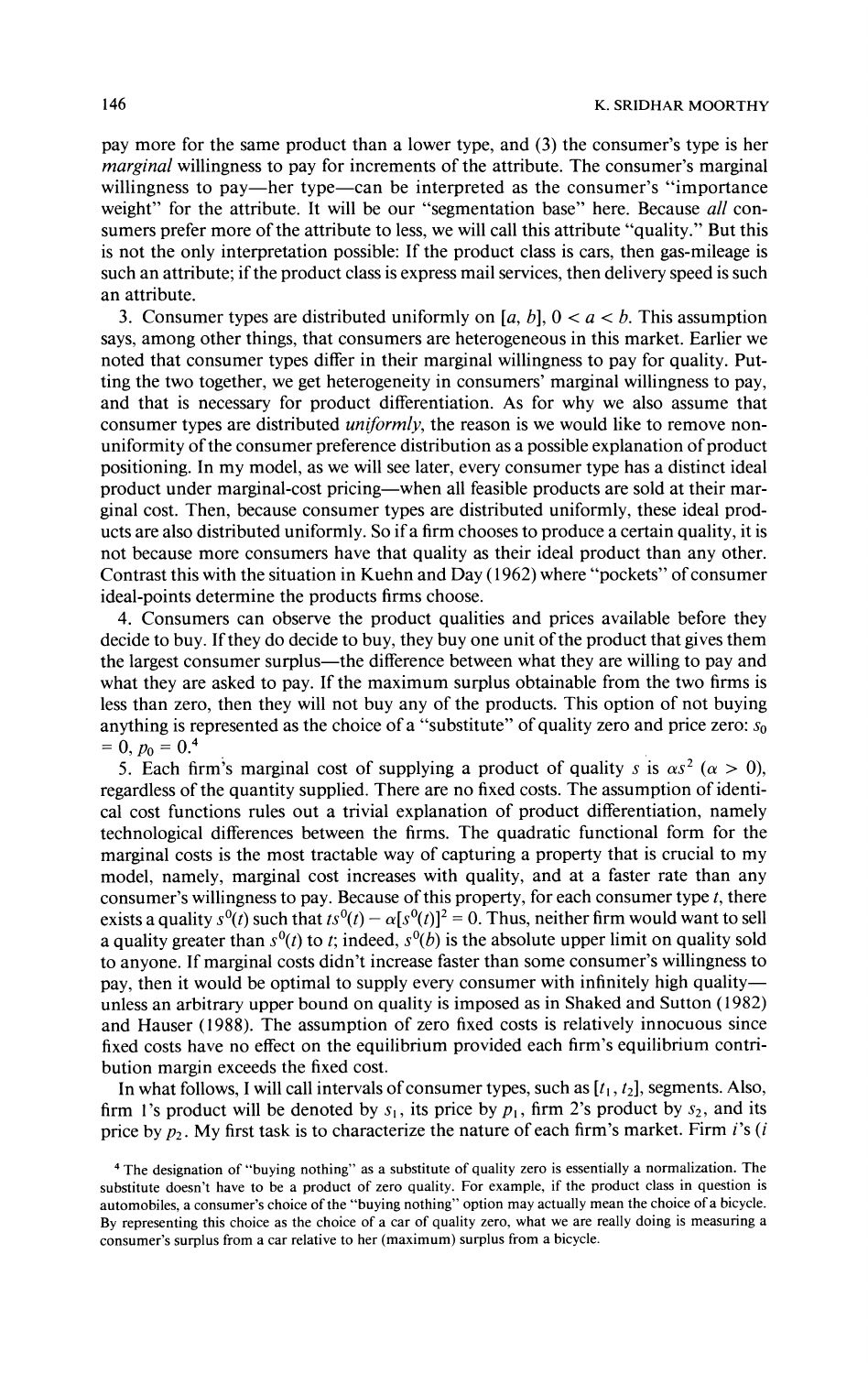$= 1, 2$ ) market,  $M_i$ , is defined as the set of consumer types who get greater surplus from **its product-price offering than from the other firm's product-price offering or the substitute. That is,** 

$$
M_i \stackrel{\text{def}}{=} \{t \in [a, b] : ts_i - p_i \ge ts_j - p_j \text{ for } j = 0, 1, 2\} \quad \text{for} \quad i = 1, 2.
$$

**Proposition 1 below says that each firm's market is an interval of types, a market segment. So it is not possible to have, say, consumers t and t' choosing a firm's product,**  but not consumer  $(t + t')/2$ . Furthermore, Proposition 1 asserts that the boundaries of a **firm's market segment are the consumer types who are indifferent between the firm and its neighbors (provided these neighbors have a market). Finally, firms' market segments stack up in the order of the firms' qualities: a firm with a higher quality product has a "higher" segment.** 

**PROPOSITION 1.** Let  $(s_1, p_1)$  and  $(s_2, p_2)$  be the product and price offerings of the two firms with  $0 \le s_1 \le s_2$ . Then i's market (i = 1, 2) can be characterized as:

1.  $s_i \leq s_i$  and  $p_i > p_j \Rightarrow M_i = \emptyset$ ,

 $\overline{1}$ 

2.  $s_i < s_i$ ,  $t \in M_i$ ,  $t' \in M_i \Rightarrow t \leq t'$ ,

**3.** If  $M_i \neq \emptyset$ , then  $M_i = [t_i, t_{i+1}]$ , where  $t_i$  is either a or the type of consumer indifferent between *i* and the next lower quality product with a nonempty market and  $t_{i+1}$ **is either b or the type of consumer indifferent between i and the next higher quality product with a nonempty market.** 

**As a result of Proposition 1 we can now specify each firm's market segment. Suppose**   $s_1 < s_2$ . Then, if each firm's market is nonempty,  $M_1 = [t_1, t_2]$  and  $M_2 = [t_2, b]$ , where  $t_1$  $=$  max { $p_1/s_1$ ,  $a$ } and  $t_2 = (p_2 - p_1)/(s_2 - s_1)$ . Thus, firm 1's market share,  $m_1$ , is ( $t_2$  $(t-t_1)/(b-a)$  and firm 2's market share is  $m_2 = (b-t_2)/(b-a)$ . Here  $(p_2 - p_1)/(s_2 - s_1)$  is the consumer type that is indifferent between  $(s_1, p_1)$  and  $(s_2, p_2)$  and  $p_1/s_1$ , if it is not less than a, is the consumer type indifferent between  $(s_1, p_1)$  and  $(s_0, p_0)$ . If  $p_1/s_1 < a$ , then  $t_1 = a$ , and the substitute's market share is zero; in this market-covered case, the **duopolists face no competition from the substitute. Since we are interested in studying the effect of competition from a substitute on the duopolists' behavior, we shall be interested in the market-not-covered case only. We will assume that the market is**  sufficiently diverse—i.e.,  $b/a$  is sufficiently large—so that the duopolists find it in their **interest to leave some market share to the substitute. As we will see in the next section, b > 5a is a sufficient condition for the firms not to cover the market.** 

# **3. The Efficient Solution and the Monopolist's Solution**

**I now set up two benchmark configurations of products with which I will later compare the duopolists' equilibrium product choices. One benchmark is the efficient solution and the other benchmark is the monopolist's solution. We are interested in the efficient solution because it tells us what products we should be choosing if our goal was to maximize total consumer value while covering costs. We are interested in the monopolist's solution because we would like to see how a single profit-maximizing entity's choice of two products differs from two profit-maximizing firms' choice of one product each. In the former, price-discrimination and cannibalization considerations apply; in the latter, competitive considerations apply.** 

# **The Efficient Solution**

**We can start by defining the efficient product for a given consumer type. The efficient**  product for consumer  $t$  is the product that maximizes the total surplus from serving her—the product that maximizes the difference between her willingness to pay, ts, and **marginal cost,**  $\alpha s^2$ **. (Total surplus is equal to**  $ts - \alpha s^2$  **because for any price p, con-**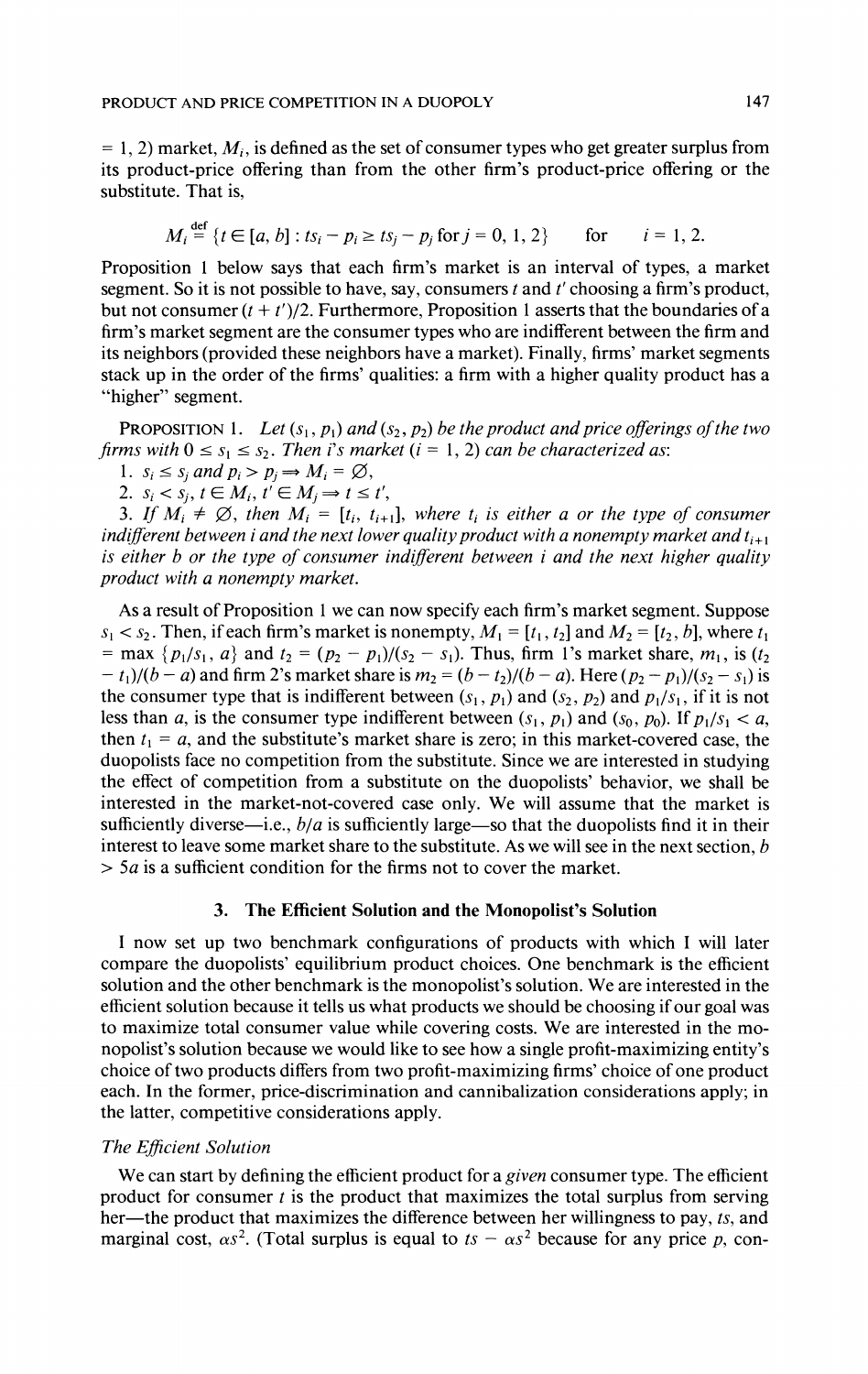sumer's surplus is  $ts - p$  and producer's surplus is  $p - \alpha s^2$ .) It is the product that maximizes consumer t's surplus under marginal-cost pricing—the product consumer t **would choose if all feasible products were sold at their marginal cost. We are interested in this product because it represents the trade-off between "giving the consumer what**  she wants" and the cost of doing so. Denote type *t*'s efficient product by  $s^*(t)$ . It is easy to see that  $s^*(t) = t/2\alpha$ . (Just differentiate  $ts - \alpha s^2$  with respect to s and solve the resulting first-order condition.) Since  $s^*(t)$  is increasing in t, a consumer's efficient total surplus,  $ts^*(t) - \alpha[s^*(t)]^2$ , is also increasing in the consumer's type. If each type of **consumer could be offered a distinct product, then the set of products that maximizes**  aggregate total surplus is the interval  $\left[a/2\alpha, b/2\alpha\right]$ .

**Suppose, however, that only one product could be offered for the entire market. In**  this case the efficient solution in the market-not-covered case will be the product-price combination (s, p) that maximizes the aggregate total surplus  $\int_{t_1}^{t_2} (ts - \alpha s^2)$  where  $t_1$  $=p/s \ge a$  is the lowest type of consumer served under  $(s, p)$ . Notice that even though a **given consumer's total surplus is unaffected by price, the aggregate total surplus is: the higher the price, the smaller the market served, and hence the smaller the aggregate**  total surplus. Maximizing the aggregate total surplus with respect to p yields  $p = \alpha s^2$  **thus the product should be priced at marginal cost-and then maximizing with respect**  to s yields  $b/3\alpha$ . The lower boundary of the market served is  $b/3$  and that is greater than a if and only if  $b \geq 3a$ . Thus, when  $b \geq 3a$ , the one-product market-not-covered efficient solution is to sell  $b/3\alpha$  at marginal cost. When  $b < 3a$ , the best single efficient product is  $(b + a)/4\alpha$  and it covers the market when sold at marginal cost. (The two solutions are continuous at  $b = 3a$ .)

**Since our industry consists of two products, we are primarily interested in the efficient solution with two products. This is the solution to** 

$$
\max_{\substack{s_1,s_2 \ s_1>1}} \sum_{i=1}^{2} \int_{t_i}^{t_{i+1}} (ts_i - \alpha s_i^2) dt, \tag{3.1}
$$

where  $s_1 < s_2$ ,  $t_3 = b$ , and  $t_1 = p_1/s_1$  (provided  $p_1/s_1 \ge a$ ) and  $t_2 = (p_2 - p_1)/(s_2 - s_1)$  are the segment boundaries of product 1. Again, maximizing with respect to  $(p_1, p_2)$  yields **marginal-cost pricing as the efficient pricing rule. And then maximizing with respect to**   $(s_1, s_2)$  yields the following solution:<sup>5</sup>

$$
s_1 = b/5\alpha, \qquad s_2 = 2b/5\alpha,
$$
  
\n
$$
p_1 = b^2/25\alpha, \qquad p_2 = 4b^2/25\alpha,
$$
  
\n
$$
m_1 = 2b/5(b - a), \qquad m_2 = 2b/5(b - a),
$$
  
\nTotal surplus =  $0.08b^3/\alpha$ .

**This solution is feasible in the sense of the market not being covered if and only if b**   $\geq 5a$ . If  $b < 5a$ , then it is efficient to cover the market and the solution then is  $s_1 = (b$  $+ 3a/8\alpha$ ,  $s_2 = (3b + a)/8\alpha$ . (The two solutions are continuous at  $b = 5a$ .)

**The efficient solution with two products must balance three considerations: "giving every consumer what she wants," the marginal cost of quality, and serving as many consumers as possible. These trade-offs encompass two notions of efficiency: product efficiency and coverage efficiency. The first refers to how well we serve the consumers**  we choose to serve. For example, if we choose to serve consumer type t, then we should provide her with  $s^*(t)$  to maximize product efficiency because that is the product that **maximizes t's consumer surplus under marginal-cost pricing. Coverage efficiency refers** 

<sup>5</sup> The first-order conditions have two "roots," the one in the text, and  $s_1 = b/3\alpha$ ,  $s_2 = 2b/3\alpha$ . But the latter root is not a solution because it has  $t_2 = b$ , implying zero market share for the higher quality product.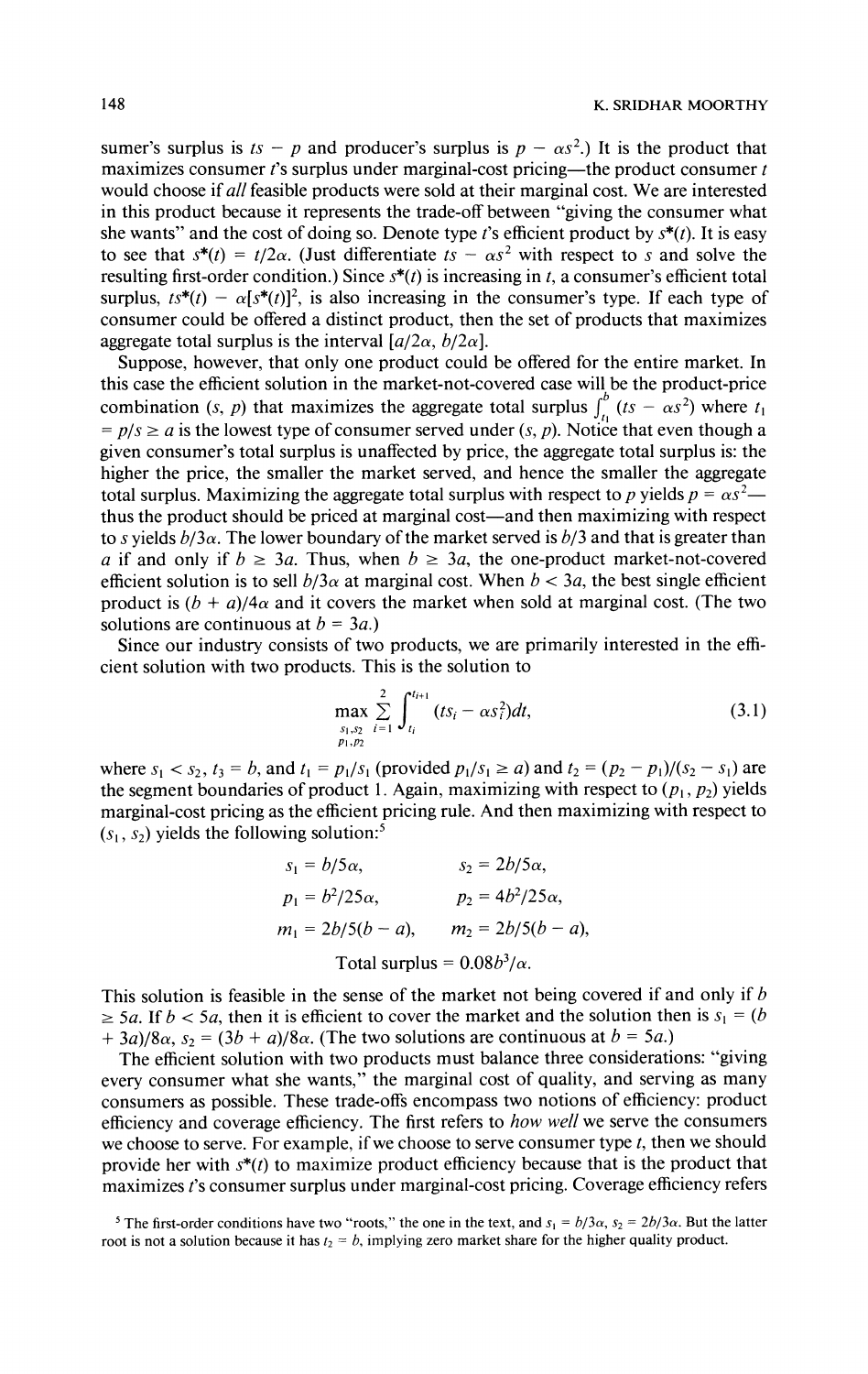**to how many consumers we choose to serve; to maximize coverage efficiency we should serve as many consumers as possible. If there had been no constraint on the number of products which could be offered, the efficient solution would have been the interval [s\*(a), s\*(b)] and both types of efficiency would have been maximized. Every consumer**  would have been served—maximizing coverage efficiency—and every served consumer would have received her efficient product-maximizing product efficiency. But **once we introduce the two-products constraint, the efficient solution is forced to tradeoff between coverage efficiency and product efficiency when the market is diverse**  (when  $b \ge 5a$ ). Only two types of consumers get their efficient product—the types  $2b/5$ and  $4b/5$  (remember type t's efficient product is  $t/2\alpha$ )—and the segment [a, b/5] is left **unserved. The first effect is not surprising: with two products you cannot possibly serve a continuum of consumer types efficiently. But why does the efficient solution also**  leave the segment [a, b/5] unserved when  $b \ge 5a$  (and only when  $b \ge 5a$ )? The reason is, **the "higher" types provide more total surplus when served efficiently than the "lower"**  types. (Recall the earlier comment that  $ts^*(t) - \alpha[s^*(t)]^2$  is increasing in t.) And there are **more "higher" types when b is large than when it is small. So eventually, as b goes beyond 5a, aggregate efficiency is increased by serving the "higher" types better, even if it means not serving some "lower" types at all.** 

# **The Monopolist's Solution**

The monopolist's one-product market-not-covered solution is to sell  $b/3\alpha$  at price  $2b^2/9\alpha$ ; cf. Moorthy (1984). This solution is feasible if and only if  $b \ge 3a/2$ . The **monopolist's one-product market covered solution is to sell**  $a/2\alpha$  **at price**  $a^2/2\alpha$ **. (The** two solutions are continuous at  $b = 3a/2$ .) With two products, price-discrimination **considerations come into play, and with that comes the problem of cannibalization. The two-products monopoly problem with the market not covered can be stated as follows:** 

$$
\max_{\substack{s_1,s_2\\p_1,p_2}}\frac{2}{i-1}(t_{i+1}-t_i)(p_i-\alpha s_i^2)
$$

where  $t_3 = b$ ,  $t_2 = (p_2 - p_1)/(s_2 - s_1)$  and  $t_1 = p_1/s_1$  (if  $p_1/s_1 \ge a$ ). The solution is:

$$
s_1 = b/5\alpha, \t s_2 = 2b/5\alpha,
$$
  
\n
$$
p_1 = 3b^2/25\alpha, \t p_2 = 7b^2/25\alpha,
$$
  
\n
$$
m_1 = b/5(b - a), \t m_2 = b/5(b - a),
$$
  
\n
$$
p_1 - \alpha s_1^2 = 2b^2/25\alpha, \t p_2 - \alpha s_2^2 = 3b^2/25\alpha,
$$

Consumer surplus =  $0.02b^3/\alpha$ .

**This solution is feasible (in the sense of the market not being covered) if and only if b**   $\geq 5a/3$  because  $t_1 = 3b/5 \geq a$  if and only if  $b \geq 5a/3$ . If  $b < 5a/3$ , then we must set  $t_1 = a$ in the maximization problem, and then the solution is  $s_1 = (3a - b)/4\alpha$ ,  $s_2 = (a + b)/4\alpha$ . (The two solutions are continuous at  $b = 5a/3$ .) Note that the transition from the **market-covered solution to the market-not-covered solution happens sooner-at a**  lower *b* level—in the monopolist's solution than in the efficient solution. This is be**cause price levels are higher when a firm is maximizing profits than when it is maximizing total surplus. In the monopolist's solution, prices exceed marginal cost; in the**  efficient solution, prices equal marginal cost. Thus, as b increases,  $s_1$  and  $s_2$  increase—as in the efficient solution—but the concomitant increase in prices makes  $p_1$  exceed  $a s_1$ **sooner than in the efficient solution. Another way to put this is to say that the monopolist's solution favors product efficiency over coverage efficiency even more so than the efficient solution. This is because the lower consumers do not give the monopolist**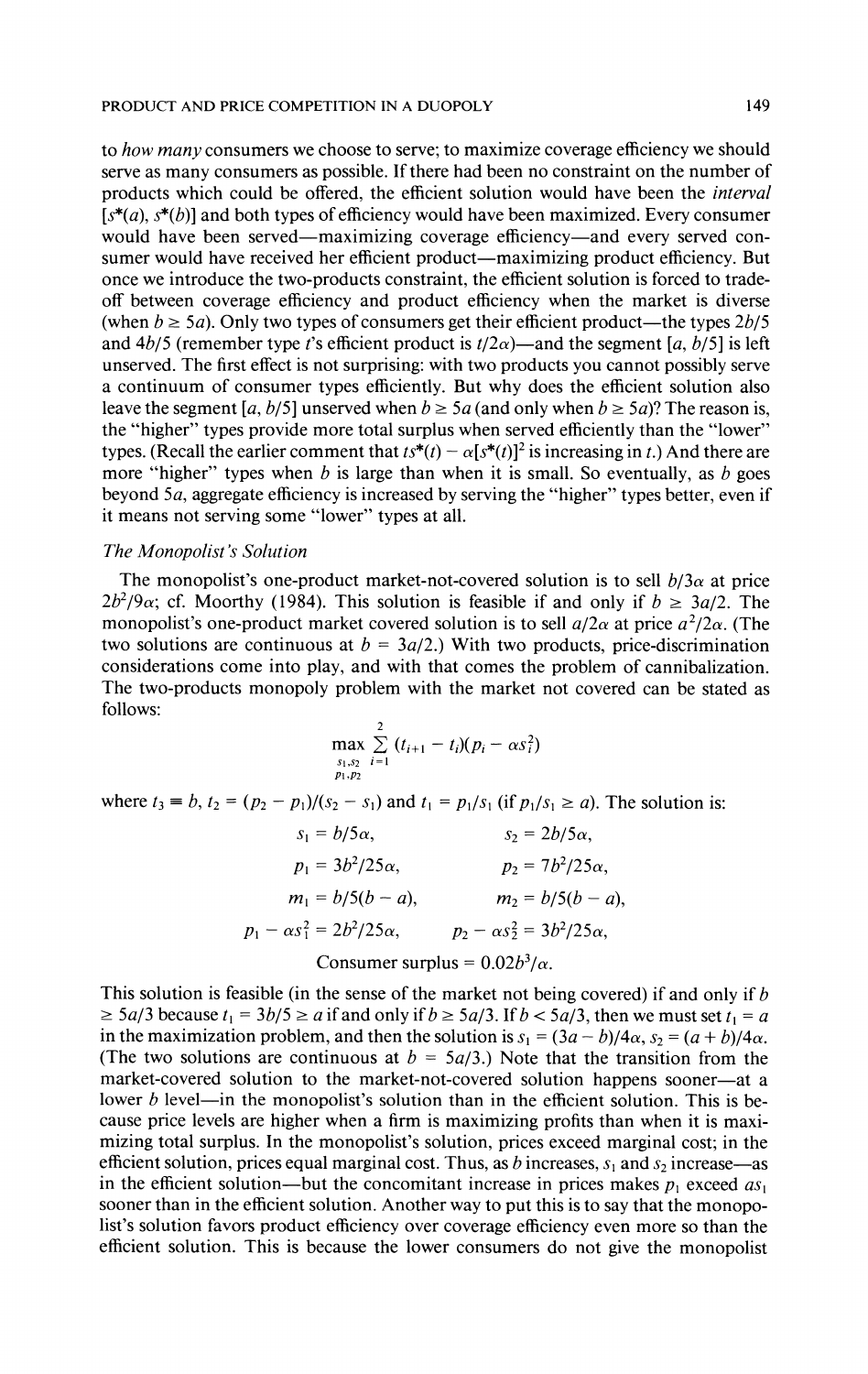**much profit (see below) and serving them entails keeping the lower-quality product's**  price below  $as_1$ , reducing his ability to extract surplus from the more lucrative higher **segments. Thus, even when maximum efficiency requires incomplete coverage-when**   $b \geq 5a$ —the "efficient" segment to leave, [a, b/5], is a subset of what the monopolist **chooses to leave, [a, 3b/5].** 

**The monopoly and efficient solutions (in the market-not-covered case) share some properties, but there are some differences as well:** 

**1. In both solutions, a doesn't appear in the prices or the products. This is because**  consumers in the segment [a,  $b/5$ ] choose the substitute, not  $s_1$  or  $s_2$ .

**2. In the efficient solution, the lower quality product is the efficient product of the median consumer in that product's market segment and the higher quality product is the efficient product of the median consumer in the higher quality product's market**  segment. That is,  $s_1 = s^*(2b/5)$  where  $2b/5$  is the median consumer in  $s_1$ 's market segment, and  $s_2 = s^*(4b/5)$  where  $4b/5$  is the median consumer in  $s_2$ 's market segment.

**3. The monopolist's products are positioned exactly where the efficient products are.**  Contrast this with the market-covered case (when  $b < 5a/3$ ), when the monopolist's **products are further apart than the efficient ones. The reason for the difference is that in the market-not-covered case, cannibalization-minimization considerations must be traded off against increased competition with the substitute. (In the market-covered case, only cannibalization-minimization considerations apply.) If the lower-quality product were too close to the substitute, then competition with the substitute (which is priced at zero) would send prices down throughout the product line. These two considerations exactly offset each other in our model, and the monopolist ends up placing his products efficiently when he doesn't cover the market.6** 

**4. Despite the above, the monopolist's solution is less efficient than the efficient solution because its coverage efficiency is lower.** 

**5. In the efficient solution, even though each product's market segment is of the same size, because efficient total surplus increases with consumer type, the segment served by the higher quality product produces greater total surplus than the segment served by the lower quality product. In the context of the monopoly solution this leads to the result that the profit on the higher quality product is higher than the profit on the lower quality product. Thus, the common intuition that higher quality products carry higher margins and generate greater profits is seen as a straightforward consequence of the fact that higher quality products serve higher consumer types, and higher types bring with them higher efficient total surplus. Put another way, the monopolist's higher-quality product does better than his lower-quality product because the former is**  closer to the best *single* product location for the monopolist— $b/3\alpha$ —than the latter. **The best single product location for the monopolist is the place on the product spectrum that best reconciles consumer preferences for quality, the marginal cost of quality, and competition with the substitute. To the extent that a product is closer to this coveted product location than another, it does better.** 

**6. As b increases-as the average marginal willingness to pay for quality increases in**  the market—the efficient products increase in quality, and correspondingly, the mo**nopolist's products also increase in quality. In the monopoly solution this leads to higher margins and profit contributions for both products; in the efficient solution it leads to higher total surplus for both products.** 

7. As  $\alpha$  increases, both products decrease in quality and they get closer to each other. This is not surprising because as  $\alpha$  increases, the marginal cost function rises, and its

**<sup>6</sup>This exact balance between the effects of cannibalization and the effects of competition with the substitute is an artifact of the linear and uniformly distributed preferences in my model. In Moorthy (1984) I have shown that the monopolist's products can be higher or lower in quality than the efficient ones if preferences are nonlinear or if the distribution of preferences is nonuniform.**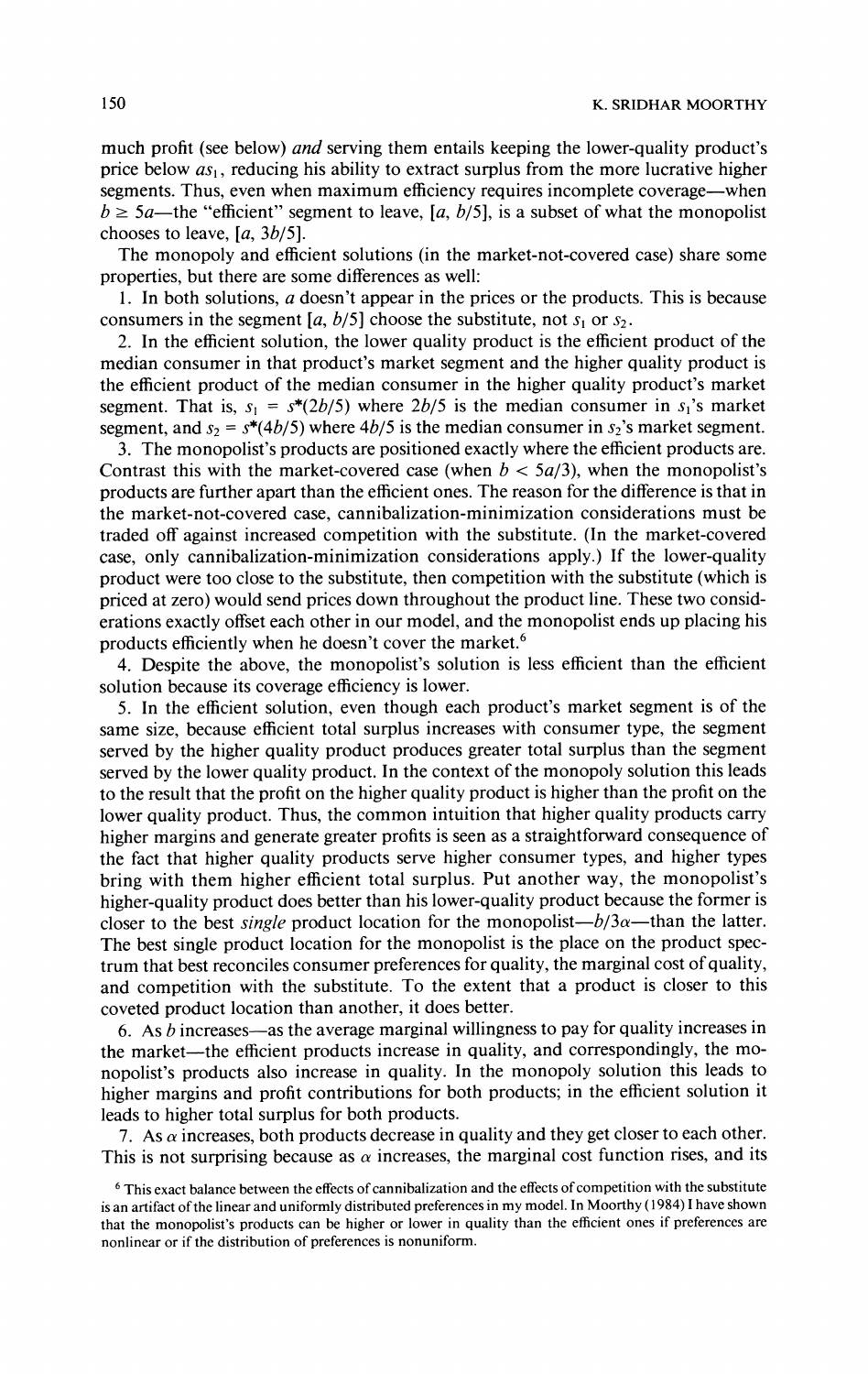**slope increases. In the monopoly solution this leads to lower margins and profits for both products; in the efficient solution it leads to lower total surplus for both products.** 

**Having set up two benchmark solutions in which there is only one decision-maker, I now proceed to investigate the effect of competition between two decision-makers.** 

# **4. The Price Equilibrium**

**I begin the analysis of competitive product positioning by computing the price equilibrium. This price equilibrium will apply to the product equilibrium in ?5, where both firms choose their products simultaneously, and to the product equilibrium in ?6, where one firm chooses its product before the other firm. But before I get into the computation of the price equilibrium, I want to explain the equilibrium concepts being used.** 

**Suppose we are in the simultaneous-product-choice model. In this model, the competition between the firms occurs in two stages. In the first stage, each firm chooses a product quality, simultaneously with the other firm, and fixes it. In the second stage, each firm, having observed the other's product, chooses a price for its product, simultaneously with the other firm. The simultaneous choice of product quality means that there is no product leader in this market-neither firm knows the other's product quality when choosing its own. Similarly, the simultaneous choice of price signifies the absence of a price leader-neither firm is aware of the other's price when choosing its price. But why do we have two stages-why are prices being chosen after the products? Because product choices are more permanent than price choices-price competition often takes place under conditions where products cannot be changed. Also, the twostage modeling enables the existence of a (pure-strategy) equilibrium, when none would exist if products and prices were chosen simultaneously; cf. Stokey (1980).** 

**Given this structure of moves, how do we define an equilibrium here? We do it in two steps, starting with the price equilibrium. The Nash equilibrium in prices is simply a price for firm 1 and a price for firm 2 such that neither firm wishes to choose a different price unilaterally; cf. Moorthy (1985). Necessarily, this price equilibrium will be a function of the products chosen in the first stage. What products will the firms choose? Each firm's product choice depends on (1) what it thinks the other firm's product will be, (2) what price it expects to charge as a function of its product and the other firm's product, and (3) what it expects the other's price function to be. The natural candidate for these price expectations, and the one supported by the subgame-perfectness criterion from game theory (Moorthy 1985), is the price equilibrium described above.7 In**  other words, when choosing its product, a firm must say: "If I choose product  $s_1$  and firm 2 chooses product  $s_2$ , then the prices we charge later will be the prices in the price equilibrium corresponding to  $s_1$  and  $s_2$ ." A (subgame-perfect) product equilibrium, **then, is a product for firm 1 and a product for firm 2 such that neither firm would choose a different product unilaterally, recognizing that the profitability of all product selections will be determined on the basis of the price equilibrium that follows.** 

**In the sequential product choice model in ?6 the price equilibrium continues to be defined as above. The only thing that changes is the product equilibrium. One firm chooses its product before the other firm here. The firm which chooses second-the**  second entrant-reacts to the first entrant's product, so his product strategy is a func**tion of the first entrant's product. A (subgame-perfect) product equilibrium in this** 

**<sup>7</sup> Essentially, the subgame-perfectness criterion says that an equilibrium in the first stage should not be sustained by second-stage strategies that are not themselves in equilibrium in the second-stage game. Firststage equilibria which do not satisfy the subgame-perfectness criterion are being sustained by spurious**  second-stage threats-threats which the competitors will not find in their self-interest to carry out once they **are in the second stage.**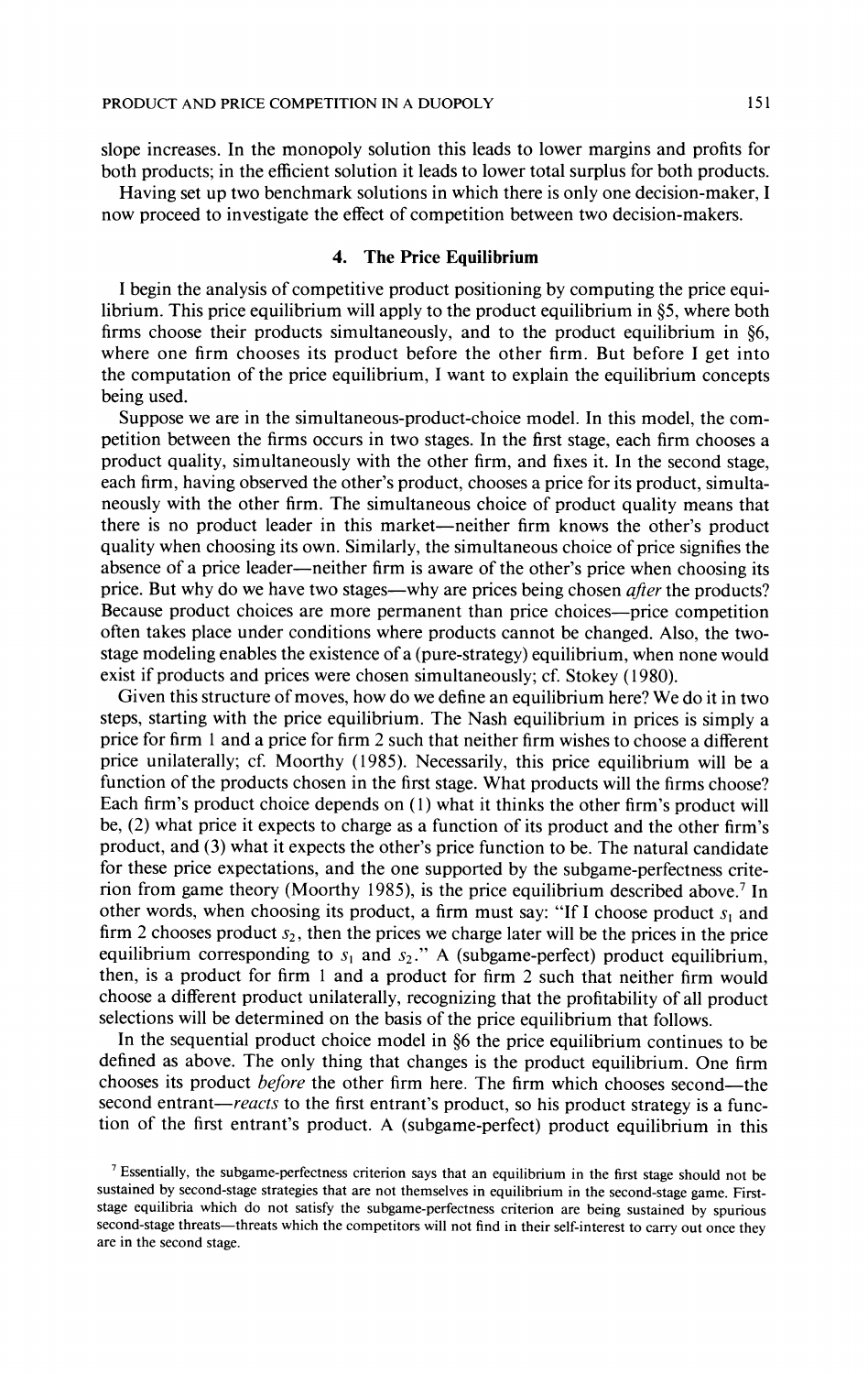**model is therefore a product for the first entrant and a product function for the second entrant such that the first entrant would not choose a different product unilaterally and the second entrant would not choose a different product function unilaterally, recognizing that the profitability of all product selections will be determined on the basis of the price equilibrium that follows.** 

**It is obvious from the definitions above that I must first compute the price equilibrium for given product positions and only then compute the product equilibrium. Let**   $s_1$  be firm 1's product and  $s_2$  be firm 2's product. (At this point I am not concerned **about how these products were chosen. For the price equilibrium, only the product positions matter, not the manner in which they were chosen.) If**  $s_1 = s_2$  **and**  $p_1 \le p_2$ **, then** the lower boundary of firm 1's market segment will be  $p_1/s_1$  if  $p_1/s_1$  is greater than a; cf. **Proposition 1. Hence, for**  $s_1 = s_2$ **, firm 1's market share will be**  $[b - (p_1/s_1)]/(b - a)$  **if**  $as_1$  $\leq p_1 < p_2 \leq bs_1$ ,  $\frac{1}{2}[b - (p_1/s_1)]/(b - a)$  if  $as_1 \leq p_1 = p_2 \leq bs_1$ , and zero if  $p_1 > p_2$ . Its profit function,  $\Pi(p_1, p_2; s_1 = s_2)$ , will be:<sup>8</sup>

$$
\begin{cases}\n[b - (p_1/s_1)](p_1 - \alpha s_1^2), & \text{if } as_1 \le p_1 < p_2 \le bs_1, \\
(1/2)[b - (p_1/s_1)](p_1 - \alpha s_1^2), & \text{if } as_1 \le p_1 = p_2 \le bs_1, \\
0, & \text{if } p_1 > p_2.\n\end{cases}
$$

Firm 2's profit function is identical to firm 1's. Note that the profit function is discon**tinuous along the ray**  $p_1 = p_2$  **when**  $s_1 = s_2$  **and**  $p_2 \le bs_2$ **. This discontinuity is a consequence of the assumption that consumers have perfect information about the product qualities and prices of the two firms. With such perfect information, if two firms have the same quality, then consumers choose between them only on the basis of price. If a firm raises its price above its competitor's by even a small amount, it can go from half the total market to no market.** 

Now let us consider the case  $s_1 \neq s_2$ . When  $s_1 < s_2$ , the lower boundary of firm 1's **market segment is**  $p_1/s_1$  **and its upper boundary is**  $(p_2 - p_1)/(s_2 - s_1)$  **if**  $b \geq (p_2 - p_1)/(s_2)$  $-s_1$ )  $\geq p_1/s_1 \geq a$ ; when  $s_1 > s_2$ , the lower boundary of firm 1's market segment is ( $p_1$ )  $(-p_2)/(s_1 - s_2)$  and its upper boundary is b if  $b \ge (p_1 - p_2)/(s_1 - s_2) \ge p_2/s_2 \ge a$ ; cf. **Proposition 1. Similarly for firm 2. Therefore firm l's (and firm 2's) profit function**  when  $s_1 \neq s_2$ ,  $\Pi(p_1, p_2; s_1 \neq s_2)$ , is:<sup>9</sup>

$$
\begin{cases}\n\left(\frac{p_2 - p_1}{s_2 - s_1} - \frac{p_1}{s_1}\right)(p_1 - \alpha s_1^2), & \text{if } s_1 < s_2 \text{ and } a \le p_1/s_1 \le (p_2 - p_1)/(s_2 - s_1) \le b, \\
\left(\frac{p_1 - p_2}{s_1 - s_2}\right)(p_1 - \alpha s_2^2), & \text{if } s_1 > s_2 \text{ and } a \le p_2/s_2 \le (p_1 - p_2)/(s_1 - s_2) \le b.\n\end{cases}
$$

Note that the profit function is: (1) continuous and differentiable in  $(p_1, p_2)$  everywhere in the region described, (2) increasing in  $p_2$ , and (3) strictly concave in  $p_1$ .

Now we compute the price equilibrium. The case  $s_1 = s_2$  is straightforward.

**PROPOSITION 2. When both firms have the same product, the only price equilibrium is for each firm to price at marginal cost. Thus, if both firms choose the same product, both firms make zero profits in the price equilibrium.** 

So when  $s_1 = s_2$ , the only price equilibrium is ( $\alpha s_1^2$ ,  $\alpha s_2^2$ ). For this price equilibrium to **not cover the market and for it to generate non-negative market shares for the two firms, we must have**  $as_1 \leq as_1^2 \leq bs_1$ **, that is,**  $s_1 = s_2 \in [s^0(a), s^0(b)].$ 

**<sup>8</sup> We do not give the entire profit function here, only the region where the market is not covered by the two**  firms and where firm 1's price does not exceed  $bs<sub>1</sub>$ .<br><sup>9</sup> The profit function only covers the region where both firms have nonnegative market shares and the

**market is not covered.**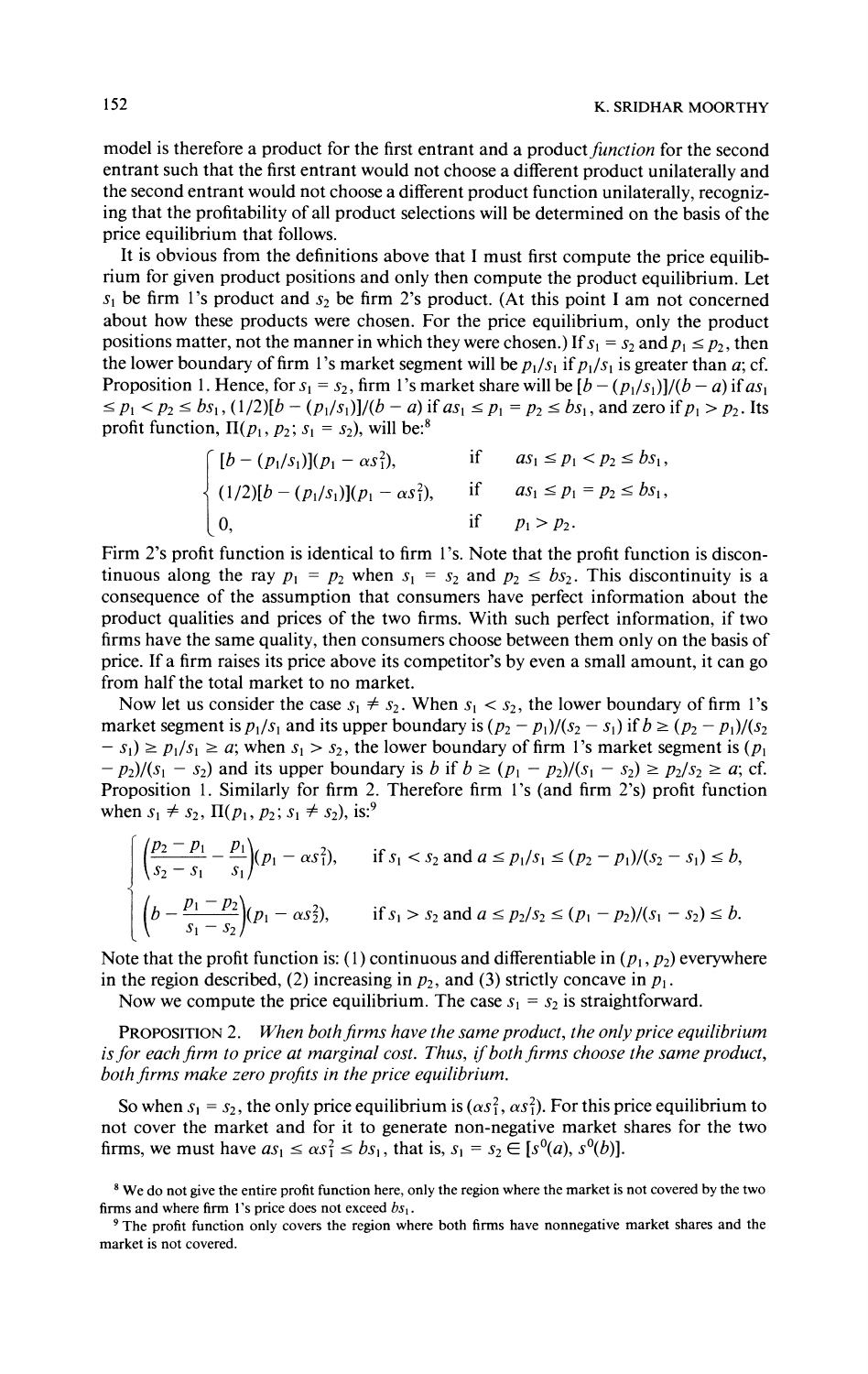Now consider the case  $s_1 < s_2$ . For  $i = 1, 2$ , firm i's maximization problem, when the **market is not covered, is:** 

$$
\max_{p_i} (t_{i+1} - t_i)(p_i - \alpha s_i^2), \quad \text{subject to: } p_1 \geq a s_1,
$$

where  $t_1$ , the lower market boundary of firm 1, is  $p_1/s_1$ ,  $t_2$ , the upper (lower) market **boundary of firm 1 (firm 2) is**  $(p_2 - p_1)/(s_2 - s_1)$  **if**  $t_2 \in [t_1, b]$ **, and**  $t_3$ **, the upper market** boundary of firm 2, is *b*. The first-order conditions for a price equilibrium with  $a \le t_1$  $\leq t_2 \leq b$  are given by:

$$
p_1 - \alpha s_1^2 = \left(\frac{p_2 - p_1}{s_2 - s_1} - \frac{p_1}{s_1}\right) \left(\frac{s_1}{s_2}\right) (s_2 - s_1),\tag{4.1}
$$

$$
p_2 - \alpha s_2^2 = \left(b - \frac{p_2 - p_1}{s_2 - s_1}\right)(s_2 - s_1). \tag{4.2}
$$

**The condition (4.1) arises from firm l's maximization problem; condition (4.2) arises from firm 2's maximization problem. Each firm conjectures the other's price and chooses its price to maximize its profits. Conditions (4.1) and (4.2) are nothing but statements of the tradeoffs between margin and market share that each firm must make in order to maximize profits. Rearranging the terms in (4.1) and (4.2) we see that each firm's best price is the average of its marginal cost and the price that gives all of the**  market to its opponent (assuming the latter price is greater than marginal cost):<sup>10</sup>

$$
p_1 = ((s_1/s_2)p_2 + \alpha s_1^2)/2, \qquad (4.3)
$$

$$
p_2 = (p_1 + b(s_2 - s_1) + \alpha s_2^2)/2. \tag{4.4}
$$

**Strategic price competition between the firms has not entered the picture yet. Effectively, each firm is taking the other firm as a fixed-price substitute.11 For example, (4.3)**  can be thought of as giving the best price of a *monopolist* located at  $s_1$  and facing the fixed-price substitute  $(s_0, p_0)$  at one end and  $(s_2, p_2)$  at the other. Similarly, (4.4) can be thought of as giving the best price of a monopolist located at  $s<sub>2</sub>$  and facing the fixedprice substitute  $(s_1, p_1)$  at its lower end (but no substitute at its upper end). To go from **this passive view of competition to strategic competition we need to solve (4.3) and (4.4) simultaneously for the (candidate) price equilibrium. It is this solution process that introduces strategic considerations into the competition. Instead of thinking of the competitor as a fixed-price substitute, each firm is considering the competitor's best response to its price, and then checking whether its price is still optimal given the competitor's response. The candidate price equilibrium is:** 

$$
p_1 - \alpha s_1^2 = \left[ \frac{s_1(s_2 - s_1)}{(4s_2 - s_1)} \right] [b + \alpha (s_2 - s_1)], \tag{4.5}
$$

$$
p_2 - \alpha s_2^2 = \left[\frac{2s_2(s_2 - s_1)}{(4s_2 - s_1)}\right][b - \alpha(s_2 + s_1/2)].\tag{4.6}
$$

**This candidate equilibrium satisfies the condition that if firm 2 chooses its price according to (4.6), then firm 1 will not deviate from the price given by (4.5), and similarly if firm 1 chooses according to (4.5), then firm 2 won't deviate from the price in (4.6). But two more conditions need to be satisfied before we can call this a price equilibrium:**  1. The market is not covered, i.e.,  $p_1/s_1 \ge a$ . This translates to

$$
(b-a)(s_2-s_1)-(as_2-\alpha s_2^2)-2s_2(a-\alpha s_1)\geq 0. \hspace{1.5cm} (4.7)
$$

**<sup>10</sup>In the language of "best-response functions," (4.3) is firm l's best-response function and (4.4) is firm 2's best-response function. Note that when one firm raises its price, the other's best response is to raise its price as well. The two firms are strategic complements; cf. Bulow, Geanakoplos and Klemperer (1985).** 

<sup>&</sup>lt;sup>11</sup> This is in addition to the substitute  $(s_0, p_0)$  already in the model.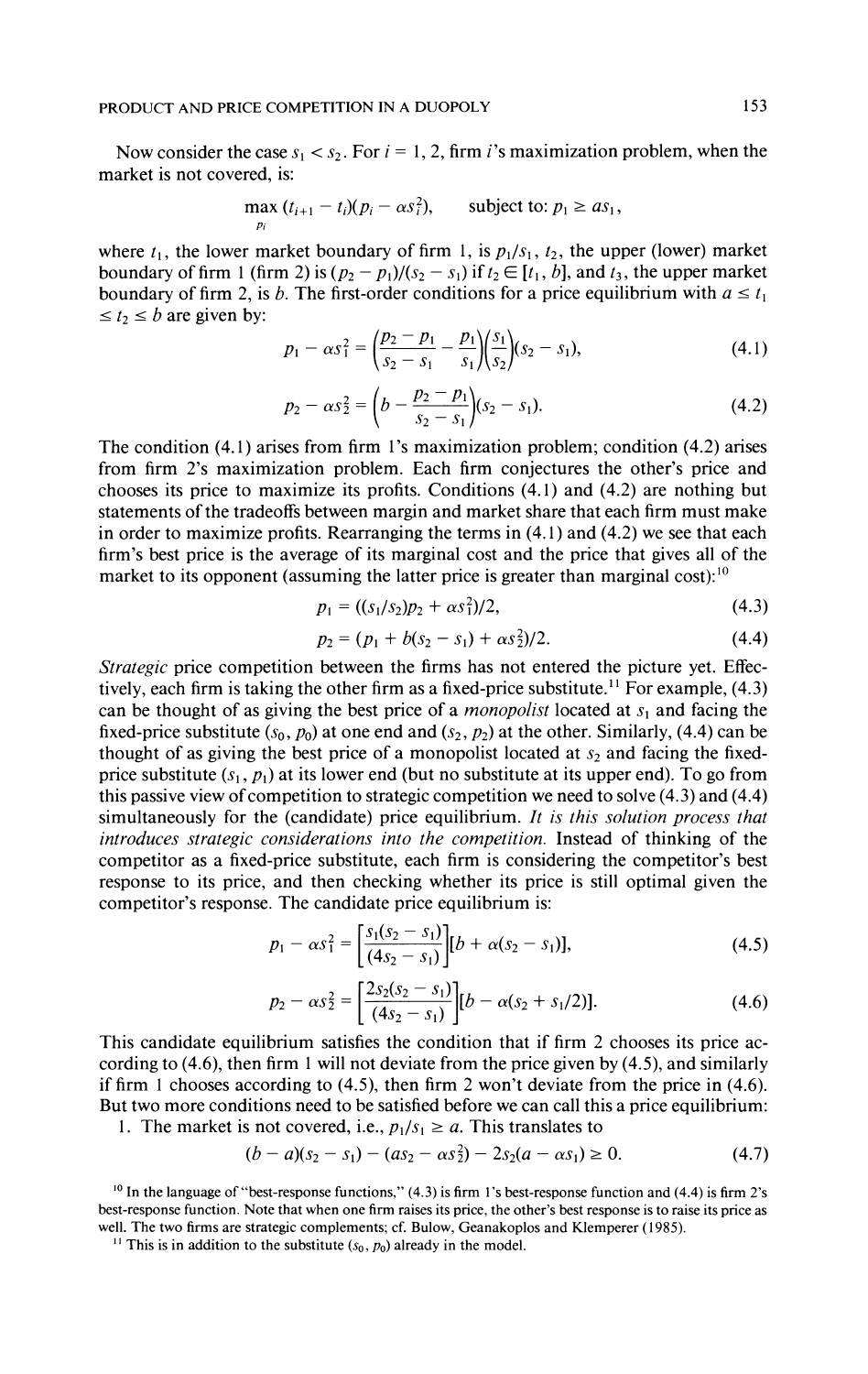2. The two firms' market shares, which are proportional to  $(p_2 - p_1)/(s_2 - s_1) - p_1/s_1$ and  $b - (p_2 - p_1)/(s_2 - s_1)$ , are nonnegative, i.e.,  $p_1/s_1 \le (p_2 - p_1)/(s_2 - s_1) \le b$ . It turns out that (4.5) and (4.6) always satisfy  $p_1/s_1 < (p_2 - p_1)/(s_2 - s_1)$ . The remaining part of **this condition translates to:'2** 

$$
s_2 + s_1/2 \le s^0(b). \tag{4.8}
$$

**We shall call the region covered by conditions (4.7) and (4.8) R. That is,** 

$$
R \stackrel{\text{def}}{=} \{ (s_1 < s_2) : (4.7) \text{ and } (4.8) \text{ are satisfied} \}.
$$

*R* is nonempty. For example, when  $b = 3a$ , *R* is as in Figure 2.

The price equilibrium in R is given by (4.5) and (4.6). And the entire price equilib**rium when both firms are in the market and the market is not covered is given by:'3** 

$$
p_1 - \alpha s_1^2 = \begin{cases} \left[ \frac{s_1(s_2 - s_1)}{(4s_2 - s_1)} \right] [b + \alpha(s_2 - s_1)], & \text{if } s_1 < s_2, \\ 0, & \text{if } s_1 = s_2, \\ \left[ \frac{2s_1(s_1 - s_2)}{(4s_1 - s_2)} \right] [b - \alpha(s_1 + s_2/2)], & \text{if } s_1 > s_2. \end{cases}
$$

**Both firms' equilibrium price strategies are the same. When firm 1 is the lower-quality firm its (price equilibrium) margin is given by (4.5) and when it is the higher-quality**  firm its (price equilibrium) margin is given by (4.6) with  $s_2$  and  $s_1$  interchanged. And when  $s_1 = s_2$ , the equilibrium margin is zero. Figure 3a shows how firm 1's equilibrium margin changes with  $s_1$  when  $s_2 = 0.4b/\alpha$ . When  $s_1 = 0$ , the equilibrium margin is zero because no consumer is willing to pay anything for a product of zero quality; when  $s<sub>1</sub>$  $s = s<sup>0</sup>(b) - s<sub>2</sub>/2$ , it is zero because now the quality is too high; when  $s<sub>1</sub> = s<sub>2</sub>$ , the **equilibrium margin is zero because of price competition.** 

**The firms' equilibrium market shares are:** 

$$
m_{1} = \begin{cases} \left(\frac{s_{2}}{4s_{2} - s_{1}}\right) \left(\frac{b + \alpha(s_{2} - s_{1})}{b - a}\right), & \text{if } s_{1} < s_{2}, \\ \left(\frac{1}{2}\right) \left(\frac{b - \alpha s_{1}}{b - a}\right), & \text{if } s_{1} = s_{2}, \\ \left(\frac{2s_{1}}{4s_{1} - s_{2}}\right) \left(\frac{b - \alpha(s_{1} + s_{2}/2)}{b - a}\right), & \text{if } s_{1} > s_{2}. \end{cases}
$$

**Firm 1's equilibrium market share is proportional to**  $[s_2/(s_1(s_2 - s_1))](p_1 - \alpha s_1^2)$  **when it** is the lower quality firm, it is proportional to  $[1/(s_1 - s_2)](p_1 - \alpha s_1^2)$  when firm 1 is the higher quality firm, and it is proportional to  $(1/2)(b - \alpha s_1)$  when  $s_1 = s_2$ . Figure 3b shows how  $m_1$  changes with  $s_1$  when  $s_2 = 0.4b/\alpha$ .

<sup>&</sup>lt;sup>12</sup>**This condition is different from the similar condition when**  $s_1 = s_2$ **. Then, both firms' equilibrium market** shares were positive if and only if  $s_2 < s^0(b)$ . But now if  $s_2 > s^0(b) - s_1/2$ , then  $m_2 = 0$ . Why the difference? The **reason is, when**  $s_1 < s_2$ , firm 2's equilibrium price is greater than what it would be if  $s_1 = s_2$ —in the former case **it is greater than marginal cost, in the latter case it is equal to marginal cost. So firm 2's equilibrium price**  exceeds  $bs_2$  sooner-i.e., at a lower quality level--than it would if firm 2's product were identical to firm 1's.

**<sup>13</sup>For the record, the price equilibrium when both firms are in the market and the market is covered is:**   $p_1 = [(b - 2a)(s_2 - s_1) + 2\alpha s_1^2 + \alpha s_2^2]/3, p_2 = [(2b - a)(s_2 - s_1) + 2\alpha s_2^2 + \alpha s_1^2]/3.$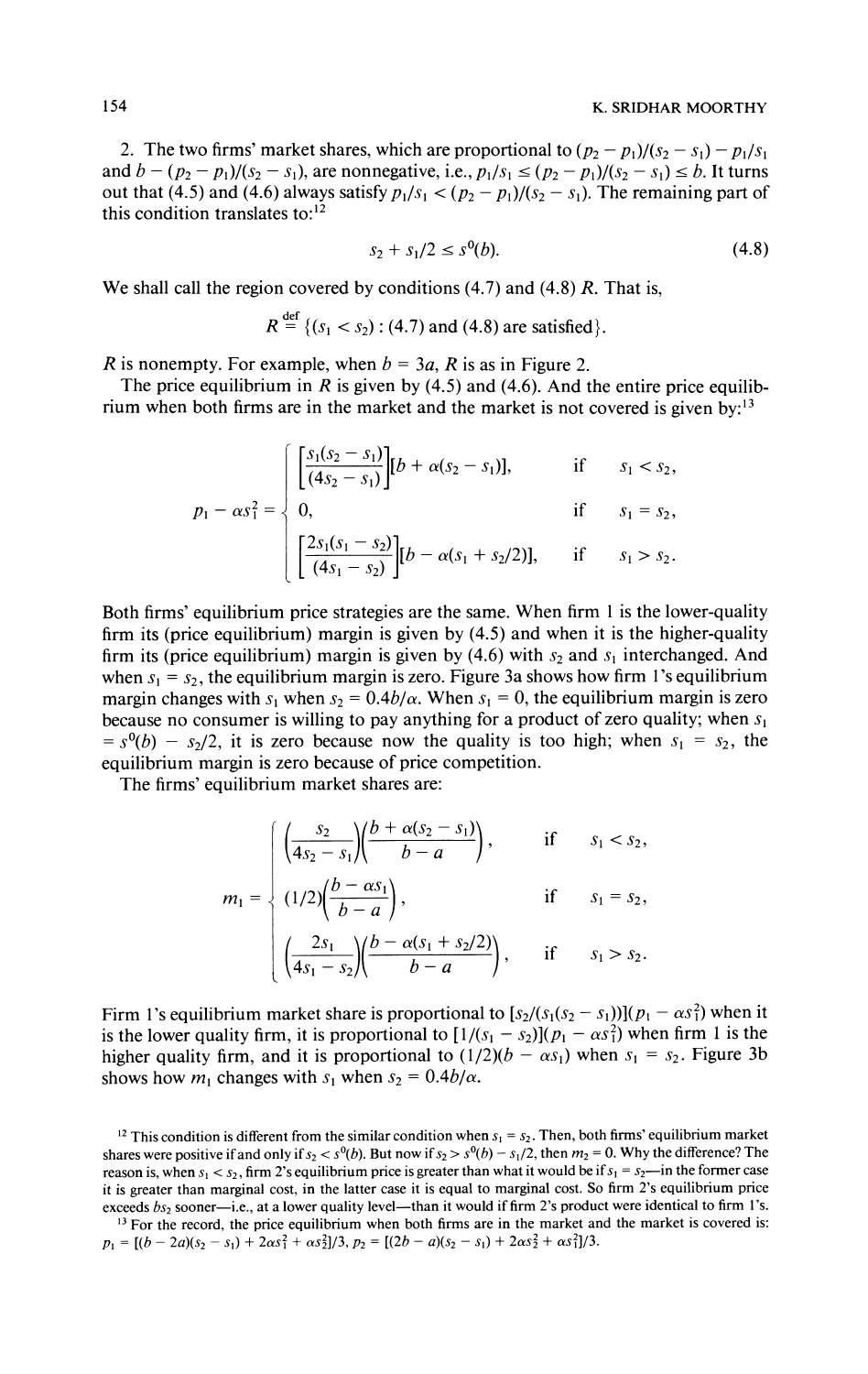



**Finally, each firm's equilibrium profits are:** 

$$
\Pi(s_1, s_2) = \begin{cases}\ns_1 s_2 (s_2 - s_1) \left[ \frac{b + \alpha (s_2 - s_1)}{4s_2 - s_1} \right]^2, & \text{if } s_1 < s_2, \\
0, & \text{if } s_1 = s_2, \\
(s_1 - s_2) \left[ \frac{2bs_1 - \alpha s_1^2 - s_1 (s_1 + s_2)}{(4s_1 - s_2)} \right]^2, & \text{if } s_1 > s_2.\n\end{cases}
$$
\n(4.9)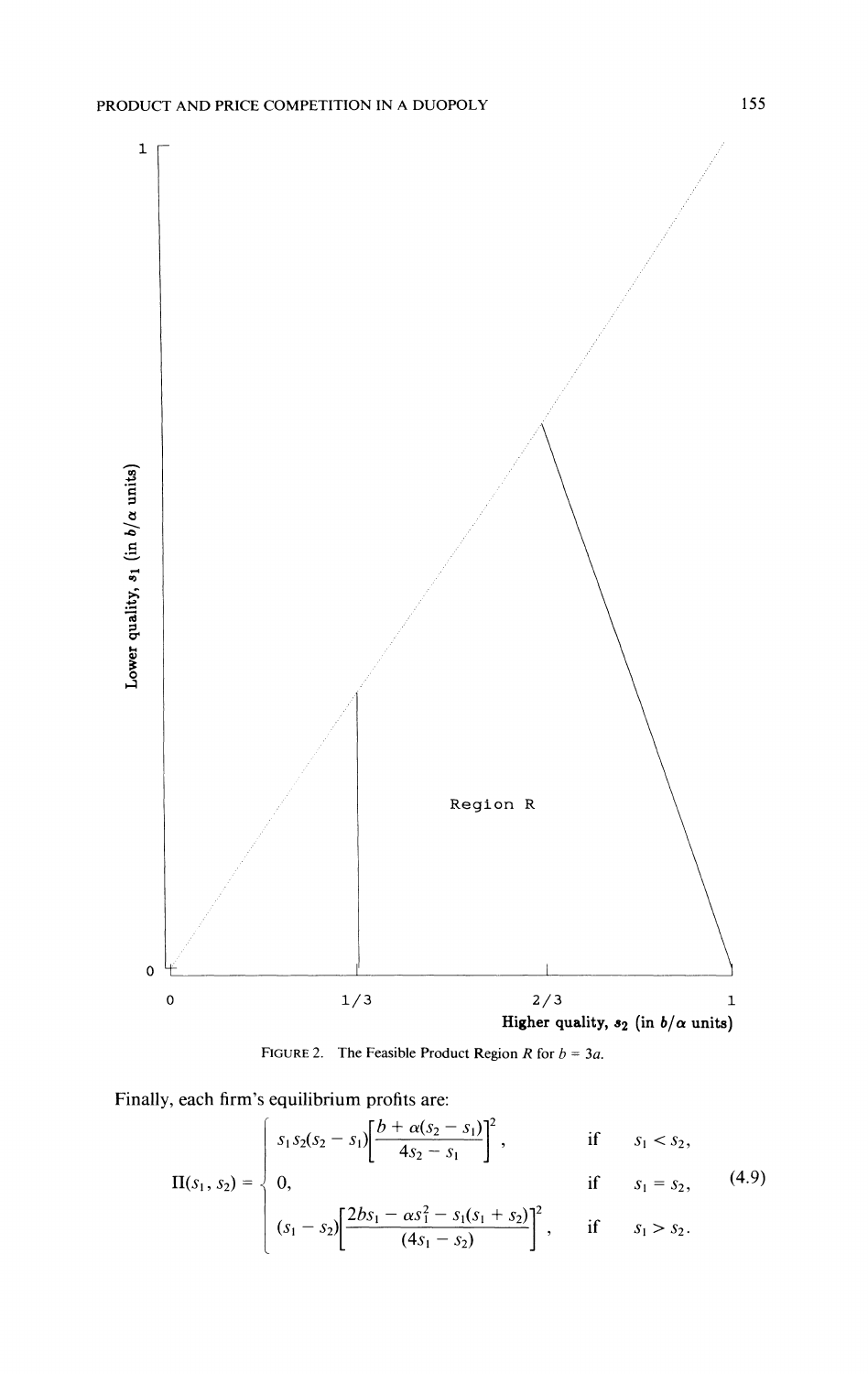Figure 3c shows firm 1's profit function for  $s_2 = 0.4b/\alpha$ . The profit function is bimodal. When  $s_2$  is "large"—as it is in Figure 3c—firm 1 prefers the lower mode, but we shall see in the next section that when  $s_2$  is "small" firm 1 prefers the higher mode.

**We close this section by noting the following properties of the price equilibrium:** 

**1. It is unique. So there is no ambiguity about the profits each firm can expect in the price equilibrium.** 

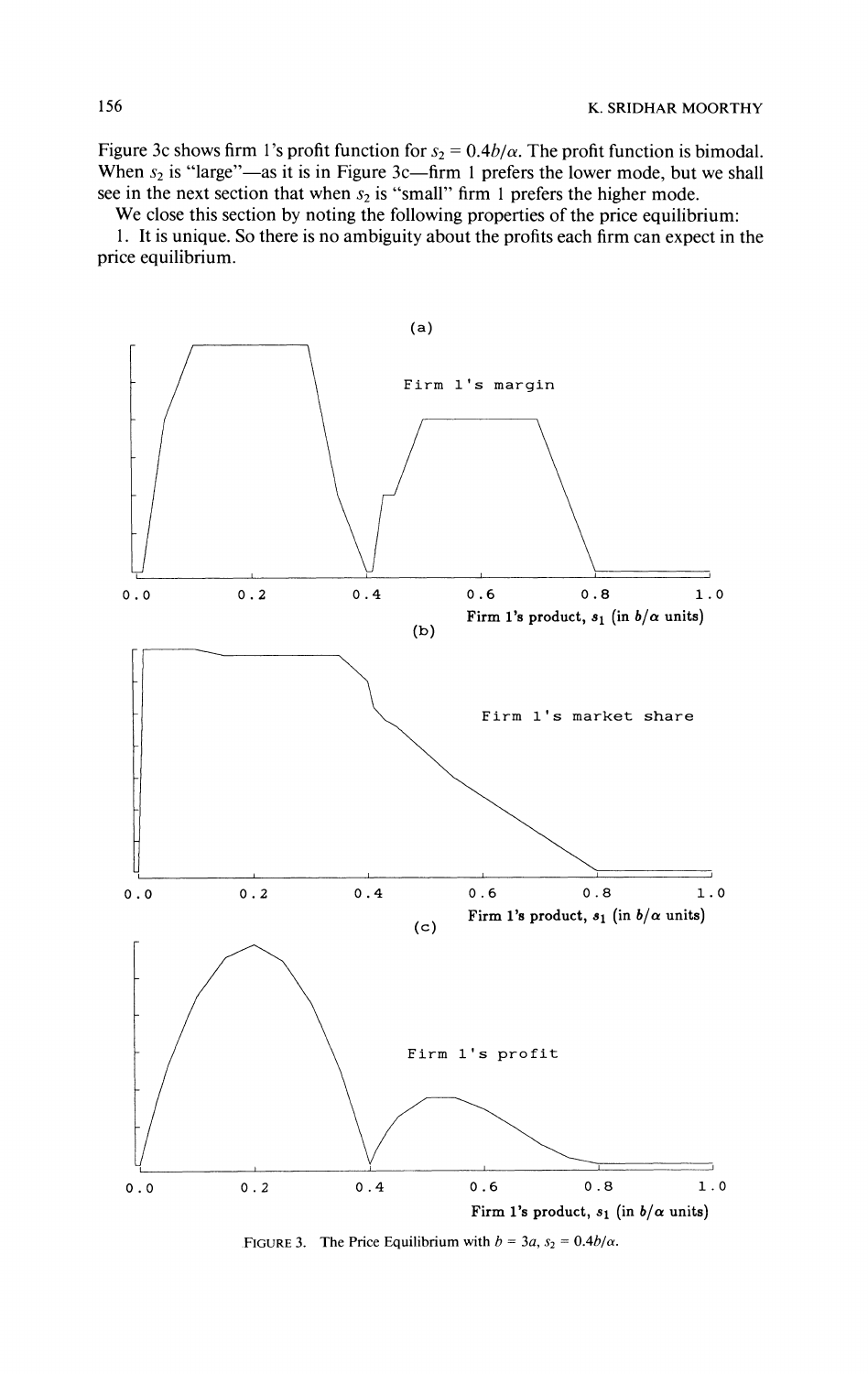2. For  $(s_1, s_2) \in R$ , each firm's market share is  $2s_2/(4s_2 - s_1)$  times the market share it can guarantee for itself—the market share when it prices at marginal cost and its **opponent responds optimally.** This fraction,  $2s_2/(4s_2 - s_1)$ , is a measure of the market **share each firm is willing to sacrifice in equilibrium in order to obtain a positive margin.** 

**3.** The equilibrium margins are positive, but tend to zero as  $s_1 \rightarrow s_2$ . Therefore, the equilibrium is continuous at  $s_1 = s_2$ .

#### **5. The Product Equilibrium with Simultaneous Choices**

**In the previous section we computed the market-not-covered price equilibrium for given product positions. In this section we compute the product equilibrium, when the two firms choose their products simultaneously anticipating the price equilibrium. From Figure 3 it is obvious that neither firm will ever choose a product of zero quality**  or a product of quality greater than or equal to  $s^0(b)$ . It is also obvious that neither firm **would choose the same product quality as its opponent. These observations we state as a proposition.** 

**PROPOSITION 3. Regardless of where the other firm is located, each firm's best**  product strategy is to choose a distinct product from the interval  $(0, s^0(b))$ .

**Now we compute the product equilibrium. We do this in two steps. First we fix the**  firms' product *ordering*—we don't allow them to "jump" over each other—and exam**ine the product choices of the lower-quality firm and the higher-quality firm. This gives**  us a *local* product equilibrium,  $(s_i^*, s_i^*)$ —local equilibrium in the sense that if, say firm 2, chooses  $s_h^*$ , then firm 1 would find it optimal to choose  $s_l^*$  under the constraint that its quality must be lower than firm 2's and, similarly, if firm 1 chooses  $s_t^*$ , then firm 2 would find it optimal to choose  $s_h^*$  under the constraint that firm 2 must be the higher **quality firm. (Needless to say, every product equilibrium must also be a local product equilibrium.) In the second step we remove the product ordering constraint and verify that neither firm wishes to change its position in the ordering unilaterally. That is, if**  (say) firm 1 chooses  $s_h^*$  then firm 2 would choose  $s_l^*$  even though it could have chosen a quality greater than firm 2's and, similarly, if firm 2 chooses  $s_i^*$ , then firm 1 would choose  $s_h^*$  even if it could have chosen a quality lower than firm 2's.

**The lower-quality firm's optimal product satisfies the following first-order condition**  (obtained by differentiating the first part of the profit function  $(4.9)$  with respect to  $s<sub>1</sub>$ ):

$$
(s_h - 2s_l)(4s_h - s_l)(b + \alpha(s_h - s_l)) + 2s_l(s_h - s_l)(b - 3\alpha s_h) = 0.
$$
 (5.1)

**The higher-quality firm's optimal product satisfies the following first-order condition**  (obtained by differentiating the last part of  $(4.9)$  with respect to  $s_1$ ):

$$
s_h(4s_h - s_l)(b - \alpha(s_h + s_l/2)) + (s_h - s_l)(\alpha s_l^2 - 2s_l(b - 2\alpha s_h) - 8\alpha s_h^2) = 0. \quad (5.2)
$$

For any  $s_h$ , (5.1) gives the lower-quality firm's best-response function,  $s_l(\cdot)$ , if  $(s_l(s_h), s_h)$  $\in$  R and for any  $s_l$ , (5.2) gives the higher-quality firm's best-response function,  $s_h(\cdot)$ , if  $(s_i, s_h(s_i)) \in R$ . Figure 4 shows these best-response functions. As the lower-quality firm **"moves up" in quality, the higher-quality firm moves up in quality, and as the higherquality firm moves up in quality, the lower-quality firm moves up as well (remember that at this point neither firm can "jump" over the other). A local product equilibrium**  is a pair of products  $(s_i^*, s_i^*)$  such that  $s_i(s_i^*) = s_i^*$  and  $s_i(s_i^*) = s_i^*$ . In other words,  $s_i^*$  $= s_l(s_h^*) = s_h^{-1}(s_h^*)$  where  $s_h^{-1}$  is the inverse of the higher-quality firm's best-response function (for example,  $s_h^{-1}(s_h^*)$  is the lower-quality firm's product for which the higher**quality firm's best-response is**  $s_h^*$ **). Figure 4 shows**  $s_l(\cdot)$  **and**  $s_h^{-1}(\cdot)$  **and their intersection, the local product equilibrium.**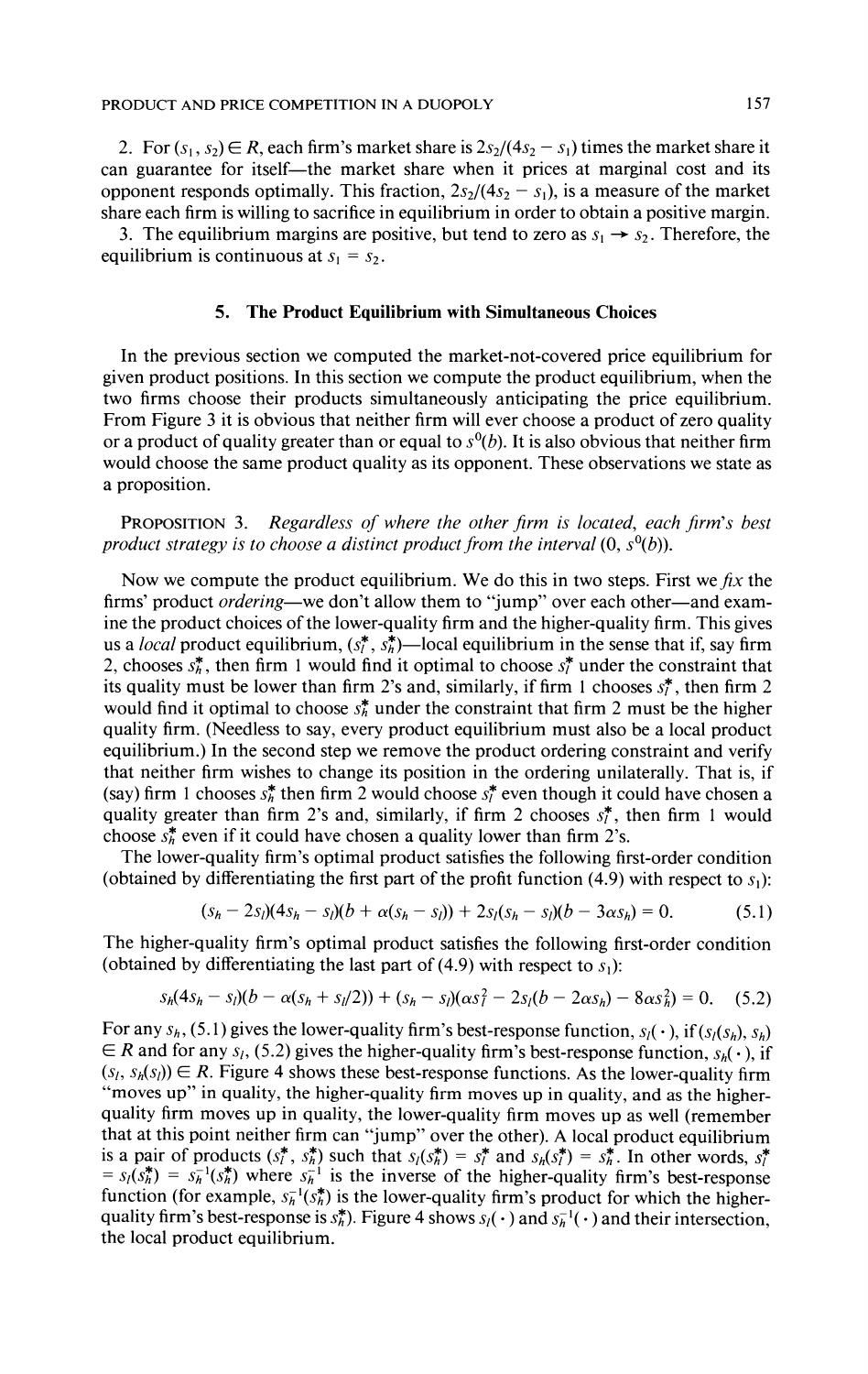

**FIGURE 4. The Upper and Lower Best-Response Functions.** 

The local product equilibrium, which is approximately  $(0.2474b/\alpha, 0.5288b/\alpha)$ , will be a global product equilibrium—a subgame perfect Nash equilibrium—if the follow**ing conditions are satisfied:** 

**1. The market is not covered under the resulting price equilibrium and both firms have nonnegative market shares. That is, the local product equilibrium is in the region R.** 

**2. Neither firm wishes to change its position in the quality ordering unilaterally.**  That is, if firm 2 has the quality  $0.5288b/\alpha$ , then firm 1 doesn't want to choose an even higher quality (in preference to  $0.2474b/\alpha$ ) and if firm 1 has the quality  $0.2474b/\alpha$ , then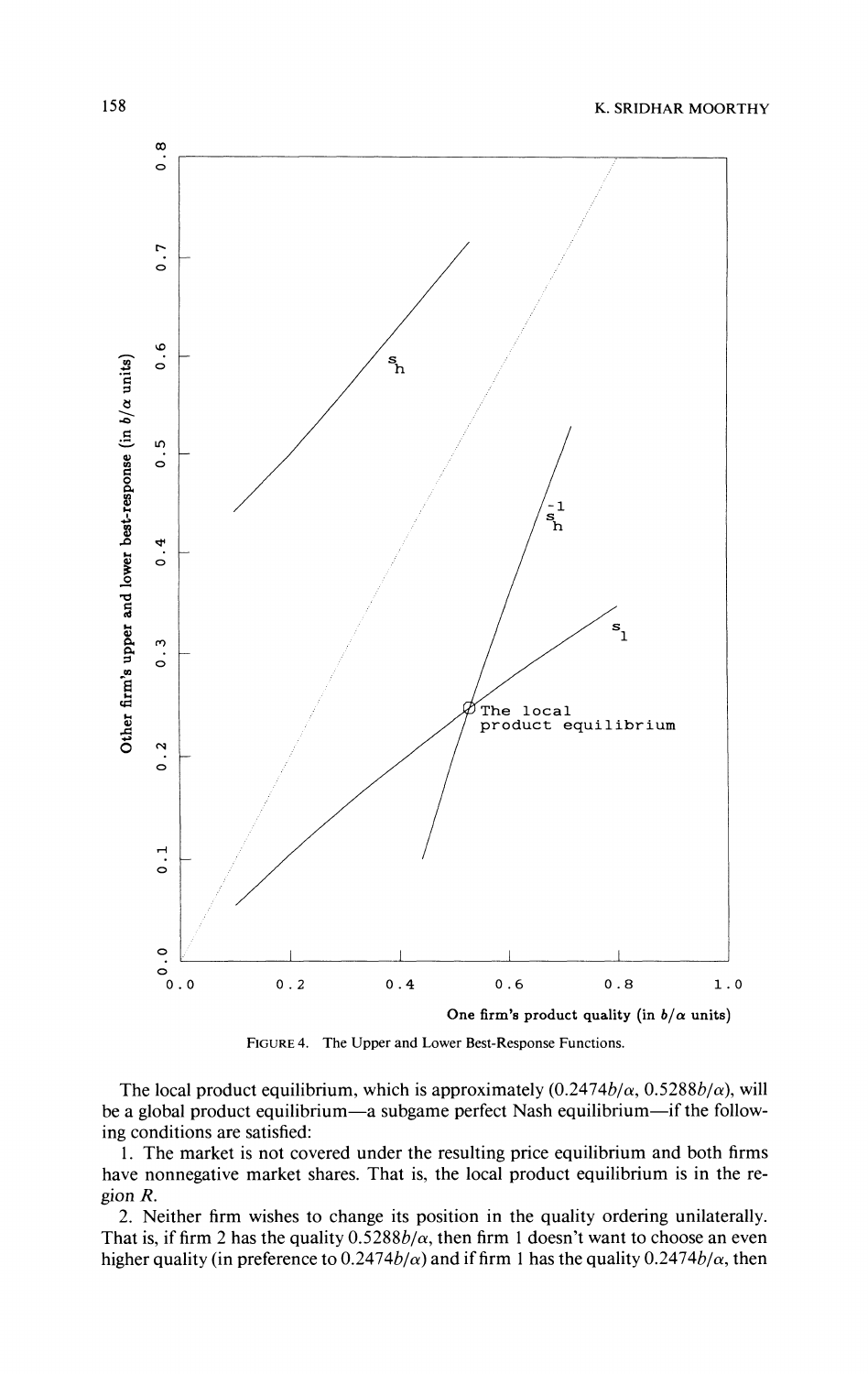firm 2 doesn't want to choose an even lower quality (in preference to  $0.5288b/\alpha$ ). (Of **course, the same applies with the identities of the firms interchanged.)** 

The first condition is satisfied if  $b \ge 2.2705a$  approximately. To see whether the **second condition is satisfied we examine the firms' global best-response function.** 

If firm 1 is the lower-quality firm then its best-response function is given by  $s_i(\cdot)$ **whereas when it is the higher-quality firm, then its best-response function is given by**   $s_h(\cdot)$ . Therefore, its global best-response function,  $s_1(\cdot)$ , is given by

$$
s_1(s_2) = \begin{cases} s_1(s_2), & \text{if } \Pi(s_1(s_2), s_2) > \Pi(s_h(s_2), s_2), \\ \{s_1(s_2), s_h(s_2)\}, & \text{if } \Pi(s_1(s_2), s_2) = \Pi(s_h(s_2), s_2), \\ s_h(s_2), & \text{if } \Pi(s_1(s_2), s_2) < \Pi(s_h(s_2), s_2). \end{cases}
$$

Similarly for firm 2. Figure 5 shows either firm's global best-response function. For  $s_2$  $< 0.2908b/\alpha$ , firm 1 prefers to be the higher-quality firm, whereas, when  $s_2 > 0.2908b/\alpha$  $\alpha$ , firm 1 prefers to be the lower-quality firm. For  $s_2 = 0.2908b/\alpha$ , firm 1 is indifferent **between being the higher-quality firm or the lower-quality firm-its profits from**   $s_1(0.2908b/\alpha)$  and  $s_h(0.2908b/\alpha)$  are the same. These results must be contrasted with **those in Shaked and Sutton (1982). There, being the higher quality product is always better, regardless of how close the competitor is. The reason for the difference is that in my model marginal costs increase with quality whereas in Shaked and Sutton's model marginal costs are constant in quality. Thus, in my model, when the competitor's quality is "high," choosing a still higher quality would mean high marginal costs (relative to what consumers are willing to pay), high prices, low market shares, and hence low profits. On the other hand, if the competitor's product quality is "low," then being the lower-quality firm entails positioning yourself very close to the competitor or the substitute, and that leads to severe price competition and low profits.** 

Since  $s^*$  < 0.2908b/ $\alpha$  and  $s^*$  > 0.2908b/ $\alpha$ , the local product equilibrium is indeed a global product equilibrium for  $b \ge 2.2705a$  (approximately). There are two product **equilibria, then, for**  $b \ge 2.2705a$ :  $s_1 \approx 0.2474b/\alpha$ ,  $s_2 \approx 0.5288b/\alpha$  and  $s_1 \approx 0.5288b/\alpha$ ,  $s_2 \approx 0.2474b/\alpha$ .<sup>14</sup> The two equilibria are identical except for the ordering of the firms' **products. This reflects the complete symmetry between the two firms in our model.** 

**PROPOSITION 4.** If  $b \ge 2.2705a$ , then there exist two product equilibria with the **market not covered. In one equilibrium firm 1 chooses the product 0.2474b/** $\alpha$  **and firm 2** chooses the product  $0.5288b/\alpha$ . In the other equilibrium firm 1 chooses the product  $0.5288b/\alpha$  and firm 2 chooses the product  $0.2474b/\alpha$ .<sup>15</sup>

**Designating the lower quality firm by the subscript I and the higher quality firm by the subscript h, we can write the equilibrium margins, market shares, and profits of the two firms as follows:** 

| $p_l \approx 0.109b^2/\alpha$ ,                 | $p_h \approx 0.335b^2/\alpha$ ,                 |
|-------------------------------------------------|-------------------------------------------------|
| $p_l - \alpha s_l^2 \approx 0.0478b^2/\alpha$ , | $p_h - \alpha s_h^2 \approx 0.0554b^2/\alpha$ , |
| $m_l \approx 0.3628b/(b-a)$ ,                   | $m_h \approx 0.1968b/(b-a)$ ,                   |
| $\Pi_l \approx 0.0173b^3/\alpha$ ,              | $\Pi_h \approx 0.0109b^3/\alpha$ ,              |
| Consumer sumble $\sim 0.0442h^3/\omega$         |                                                 |

Consumer surplus  $\approx 0.0442b^3/\alpha$ .

**<sup>14</sup>In addition to these pure strategy equilibria there is also the following mixed-strategy equilibrium: each**  firm randomizes between 0.1477b/ $\alpha$  and 0.5574b/ $\alpha$  with the probabilities 0.49 and 0.51. The number  $0.1477b/\alpha$  is nothing but  $s/(0.2908b/\alpha)$  and  $0.5574b/\alpha$  is nothing but  $s/(0.2908b/\alpha)$ , and 0.49 and 0.51 are the probabilities which make the "other" firm indifferent between  $0.1477b/\alpha$  and  $0.5574b/\alpha$ .

<sup>&</sup>lt;sup>15</sup>**For the record, the product equilibrium with the market covered—when**  $b < 9a/5$ **—is**  $s_1 = (5a - b)/8a$ and  $s_h = (5b - a)/8a$ .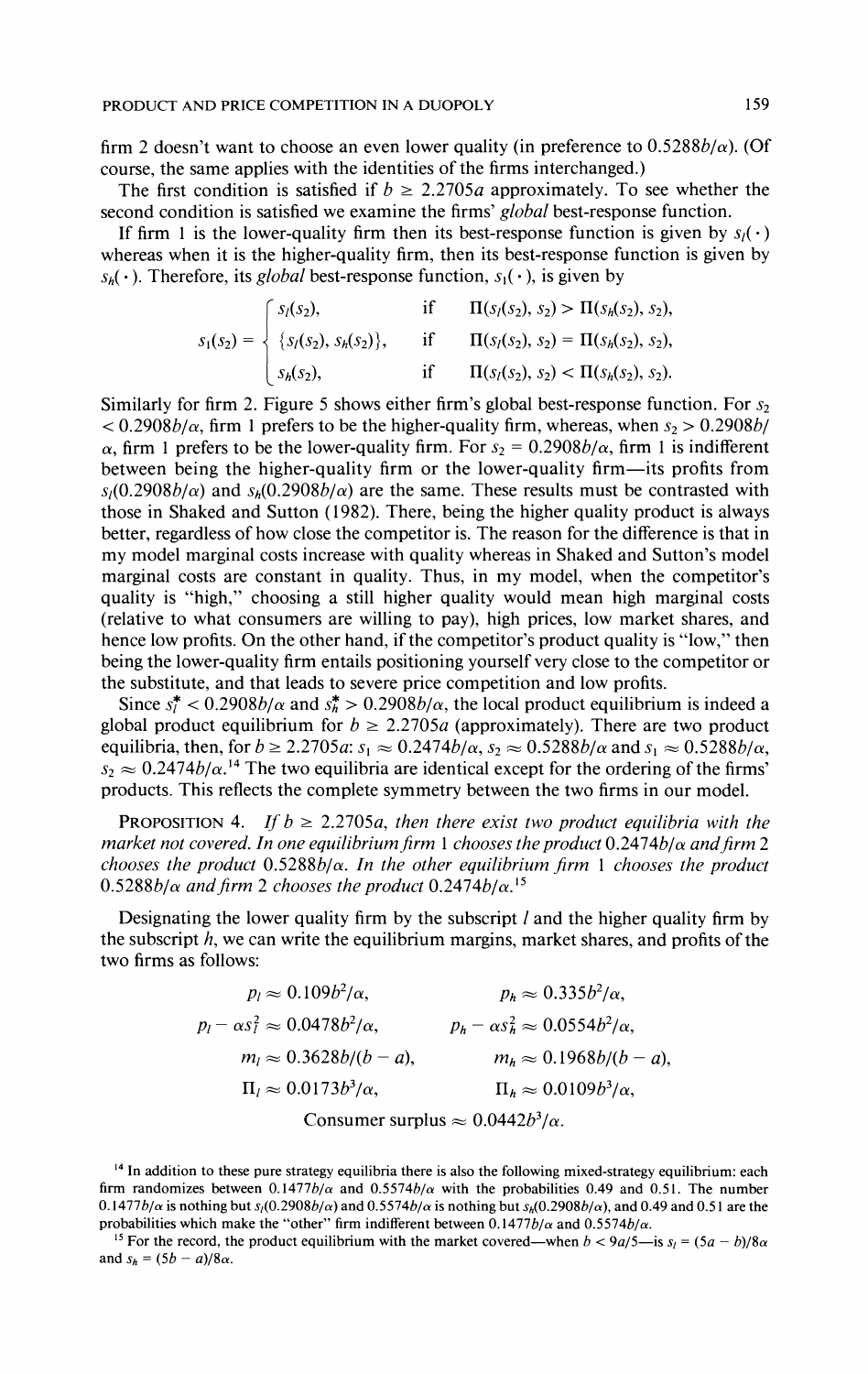

**FIGURE 5. The Global Best-Response Function.** 

**Note the following properties of the product equilibrium:** 

**1. The product equilibrium is not efficient. The efficient product locations are**   $0.2b/\alpha$  and  $0.4b/\alpha$ , so the equilibrium products are too high in quality. Not only is **product efficiency compromised as a result, coverage efficiency is also compromised. The market left uncovered in the product equilibrium is [a, 0.4404b], which is larger than the market left uncovered in the efficient solution, but smaller than the market left uncovered in the monopoly solution. The product equilibrium's coverage efficiency is**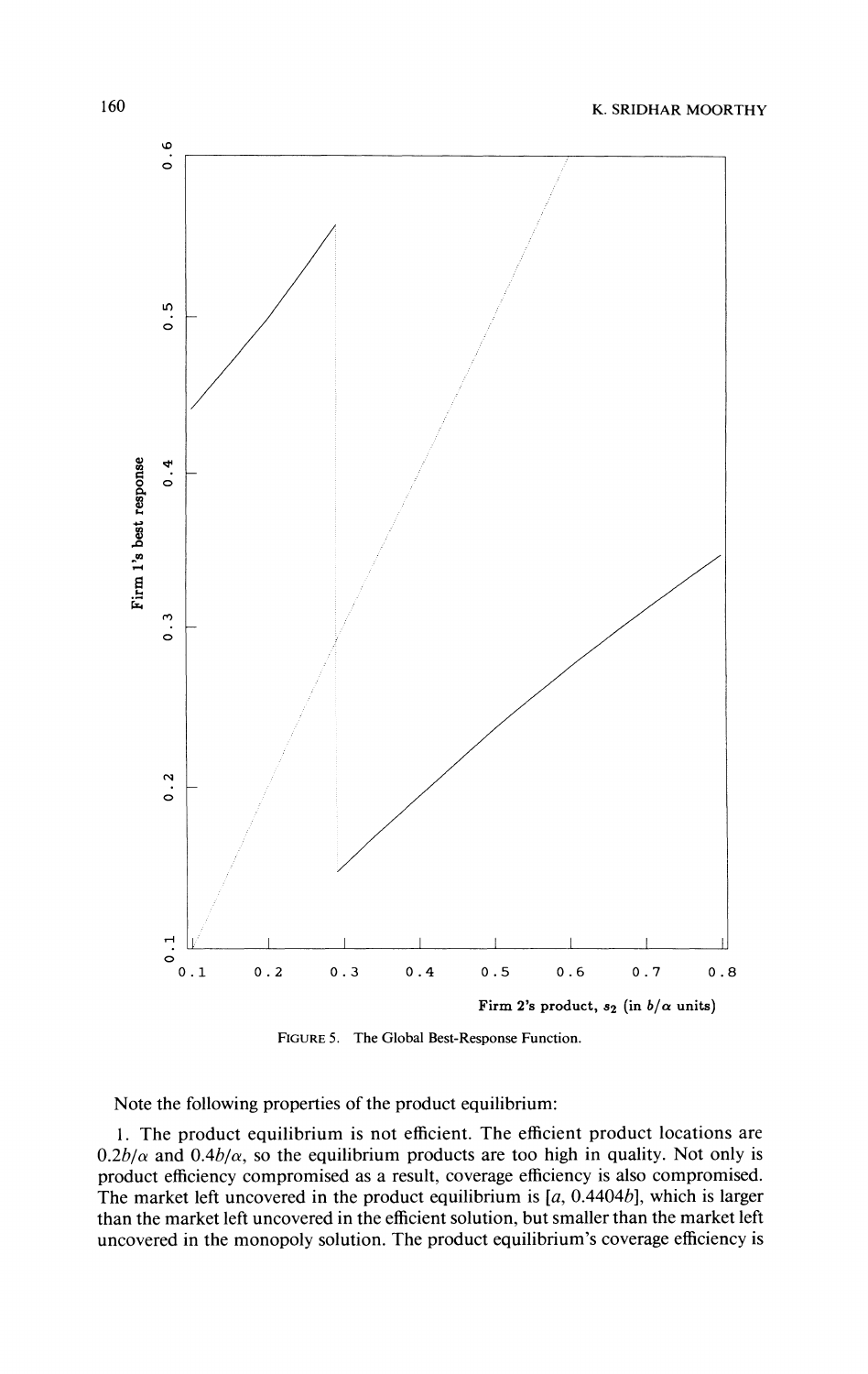**higher than the monopolist's coverage efficiency because the margins are lower in the product equilibrium than in the monopolist's solution. These lower margins also lead to greater consumer surplus in the product equilibrium. The reason the products are not placed efficiently in the product equilibrium is that both firms find the price competition excessive at the efficient locations. If the upper firm were to place its**  product at  $0.4b/\alpha$ , then Figure 5 tells us that the lower firm would choose a quality *less* than  $0.2b/\alpha$ , and if the lower firm were at  $0.2b/\alpha$ , then the upper firm would choose a quality *greater* than  $0.4b/\alpha$ .

**2. The lower firm's equilibrium product is the efficient product of consumer type 0.4948b, and consumer type 0.4948b belongs in the lower firm's market segment. But**  the upper firm's equilibrium product is *greater* than  $b/2\alpha$ , the efficient product of type **b. That is, the upper firm's product does not meet the preferences of any consumer efficiently. Why? Because, by locating outside the efficient interval, the upper firm reduces the price competition with the lower firm, raising both firms' margins. But what about market share? Would any consumers choose an inefficient product in preference to an efficient product? Yes, if both products are sold at positive margins.**  For example, suppose  $s_1 = s^*(t)$  for some  $t \in (a, b)$  and  $s_2 > s^*(b)$ . Then, as long as  $ts_2$  $> \alpha s_2^2$ , i.e.,  $s_2 < s^0(t)$ , it is possible to find two prices  $p_1 > \alpha s_1^2$  and  $p_2 > \alpha s_2^2$  such that  $ts_2$  $-p_2 > t s_1 - p_1$ .

**3. The lower firm makes greater profits than the upper firm. This result is to be contrasted with our earlier observations that in the efficient solution the higher quality product generates more total surplus than the lower quality product and in the monopolist's solution the higher quality product is more profitable than the lower quality product. The reason for the difference is that in the product equilibrium the upper firm**  has moved further away from the best single monopoly position— $b/3\alpha$ —than has the lower firm. (The distance between  $0.5288b/\alpha$  and  $b/3\alpha$  is greater than the distance between 0.2474b/ $\alpha$  and  $b/3\alpha$ .) In contrast, in the monopoly solution, the higher quality is closer to  $b/3\alpha$  than the lower quality. Because of this property, if one firm got first **shot at choosing the equilibrium it would play, then it will choose the equilibrium**  where it is the lower-quality firm. This "first-mover" advantage is worth  $0.0064b^3/\alpha$  $(=0.0173b^3/\alpha - 0.0109b^3/\alpha)$  in profits.

**4. As b increases, both products increase in quality, but the gap between them also increases. The increase in the firms' qualities is due to the increase in average willingness to pay and the increase in the distance between the products is due to the increase**   $\sin b - a$ .

5. As  $\alpha$  increases, both products decrease in quality, the gap between them decreases, **and profits decrease.** 

# **6. Sequential Entry**

We now examine the case where one firm chooses its product *before* the other firm. Price choices are still simultaneous, as in §4. In other words, first one firm chooses its **product and fixes it; the other firm observes the first firm's product and then chooses its product; finally, each firm chooses its price, not knowing its competitor's price. This model of competition is similar to the ones in Prescott and Visscher (1977), Rao (1977), and Lane (1980), and it depicts the way competition evolves in most industries. First one firm enters, and then the competition comes in. There is a period in which the first entrant enjoys monopoly status, but that period is not being modeled here explicitly because our focus is on the firms' product choices, not the timing of entry. We particularly want to understand how product choice is affected by the first entrant anticipating the reactions of future entrants. What are the rewards to having foresight? Is there a first-mover advantage?**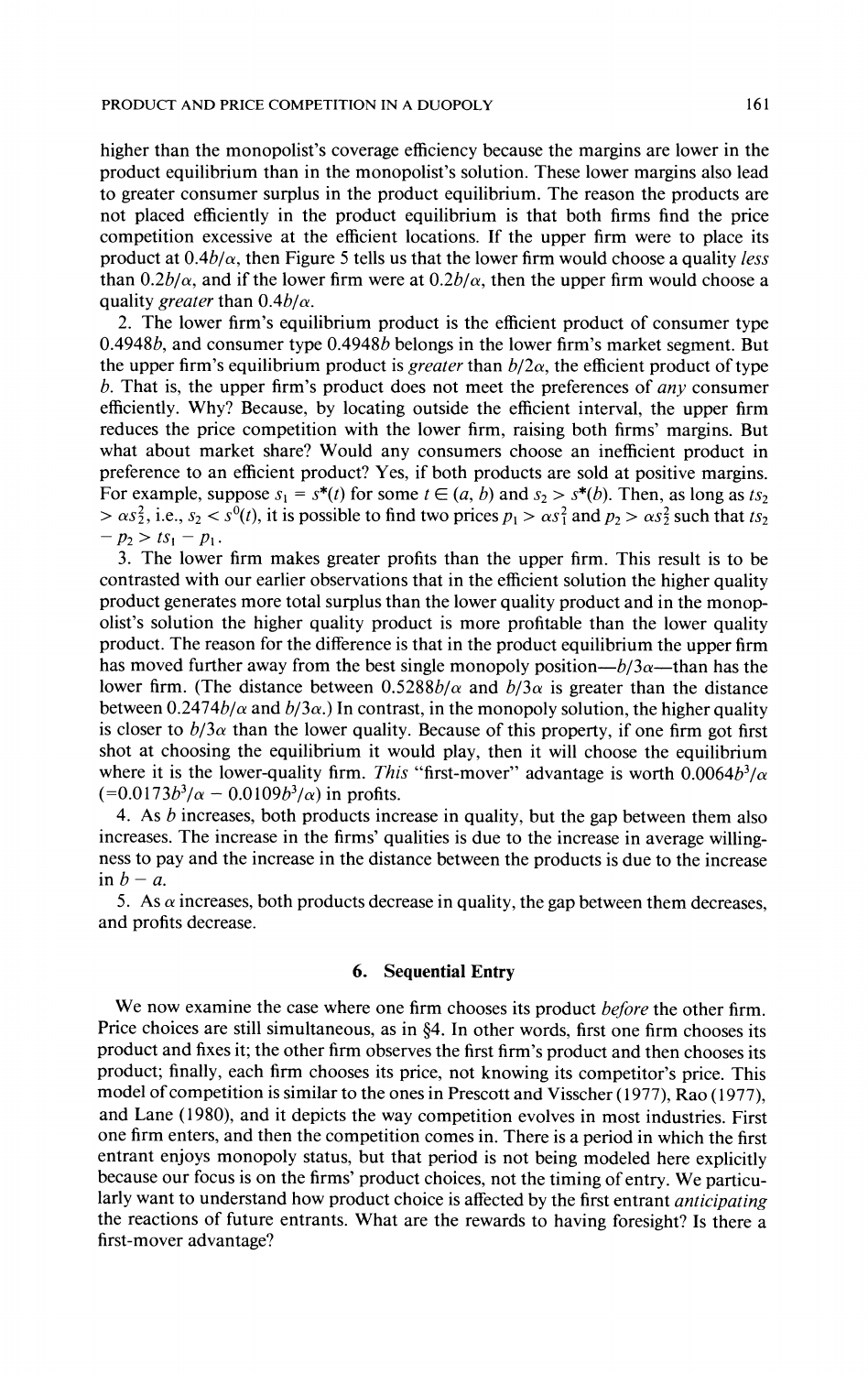**Suppose firm 1 enters first but it doesn't anticipate the later entry of firm 2. Given that firm 1 thinks it is going to be the only firm in the industry, it is going to choose the**  best single product for a monopolist:  $b/3\alpha$ . Later, firm 2 enters, finds firm 1 located at  $b/3\alpha$ , and chooses  $b/6\alpha$ , the best response to  $b/3\alpha$  per Figure 5.<sup>16</sup> From the profit function computed earlier it is easy to calculate that firm 1's profits will be  $b^3/54\alpha$  and firm 2's profits will be  $b^3/108\alpha$ .

**Now suppose firm 1 anticipates the later entry of firm 2 and that the eventual price equilibrium will not cover the market. It must then reason as follows: "If I choose a**  product with  $s_1 < 0.2908b/\alpha$ , then firm 2 will choose  $s_h(s_1)$  and become the higher quality firm. On the other hand if I choose  $s_1 > 0.2908b/\alpha$ , then firm 2 will choose  $s_i(s_1)$ and become the lower quality firm. With  $s_1 = 0.2908b/\alpha$ , firm 2 is indifferent between  $s_h(s_1)$  and  $s_l(s_1)$ , but I may assume that he will make the choice that is better for me."<sup>17</sup> **Firm l's profit function is therefore:** 

$$
\Pi_1 = \begin{cases}\n\Pi(s_1, s_h(s_1)), & \text{if } s_1 < 0.2908b/\alpha, \\
\max \{ \Pi(s_1, s_h(s_1)), \Pi(s_1, s_l(s_1)) \}, & \text{if } s_1 = 0.2908b/\alpha, \\
\Pi(s_1, s_l(s_1)), & \text{if } s_1 > 0.2908b/\alpha.\n\end{cases}
$$

Figure 6 depicts firm 1's profit function. There is a discontinuity at  $s_1 = 0.2908b/\alpha$  **the first entrant's profits jump up as he goes from being the lower-quality firm to being**  the higher-quality firm. Firm 1's profits are maximized at  $s_1 = 0.2908b/\alpha$  (with firm 2 **responding with**  $s_2 = 0.1477b/\alpha$ !

**So with sequential entry, the equilibrium is:** 

$$
s_1 \approx 0.2908b/\alpha, \qquad s_2 \approx 0.1477b/\alpha,
$$
  
\n
$$
p_1 \approx 0.1367b^2/\alpha, \qquad p_2 \approx 0.0456b^2/\alpha,
$$
  
\n
$$
p_1 - \alpha s_1^2 \approx 0.0521b^2/\alpha, \qquad p_2 - \alpha s_2^2 \approx 0.0238b^2/\alpha,
$$
  
\n
$$
m_1 \approx 0.3639b, \qquad m_2 \approx 0.3273b,
$$
  
\n
$$
\Pi_1 \approx 0.0189b^3/\alpha, \qquad \Pi_2 \approx 0.0078b^3/\alpha,
$$

Consumer surplus  $\approx 0.0448b^3/\alpha$ .

Note that  $t_1 \approx 0.3088b$  in this equilibrium, so this equilibrium is feasible in the sense of not covering the market if and only if  $b \geq 3.2383a$  (approximately). Thus we get

**PROPOSITION 5.** For  $b \geq 3.2383a$ , there exists an equilibrium with the market not **covered in the sequential entry game. In this equilibrium, the first entrant chooses the**  product  $0.2908b/\alpha$  and the second entrant chooses the product  $0.1477b/\alpha$ .

**The first entrant's profits are higher when he chooses his equilibrium strategy than when he chooses the monopoly position myopically. The value of foresight about**  future entry is  $0.0004b^3/\alpha$  (=0.0189b<sup>3</sup>/ $\alpha - b^3/54\alpha$ ). The first entrant's equilibrium

**<sup>16</sup>At this point Hauser and Shugan (1983) would argue that firm 1 should "defend" itself by choosing the**  best-response to  $b/6\alpha$ . But we won't be considering that possibility here because we assume that product **changes are prohibitively expensive. Moreover, as we shall see presently, the question of responding to a new entrant's product doesn't arise if the incumbent has already chosen his product position anticipating the entrant's product strategy.** 

**<sup>17</sup> Some readers may object to my presumption of benevolence on the part of the later entrant when firm 1 chooses 0.2908b/a. But such a presumption is not really necessary to my argument. The first entrant can**  guarantee a choice in his favor if he chooses a product arbitrarily close to  $0.2908b/\alpha$ . For example, if  $s_n(0.2908b/\alpha)$  is better for the first entrant than  $s_n(0.2908b/\alpha)$ , then he can choose 0.2908b/ $\alpha - \epsilon$ , inducing  $s_h(0.2908b/\alpha - \epsilon)$  from the second entrant and assuring himself a profit arbitrarily close to what he would have got with  $s_1 = 0.2908b/\alpha$ ,  $s_2 = s_h(0.2908b/\alpha)$ .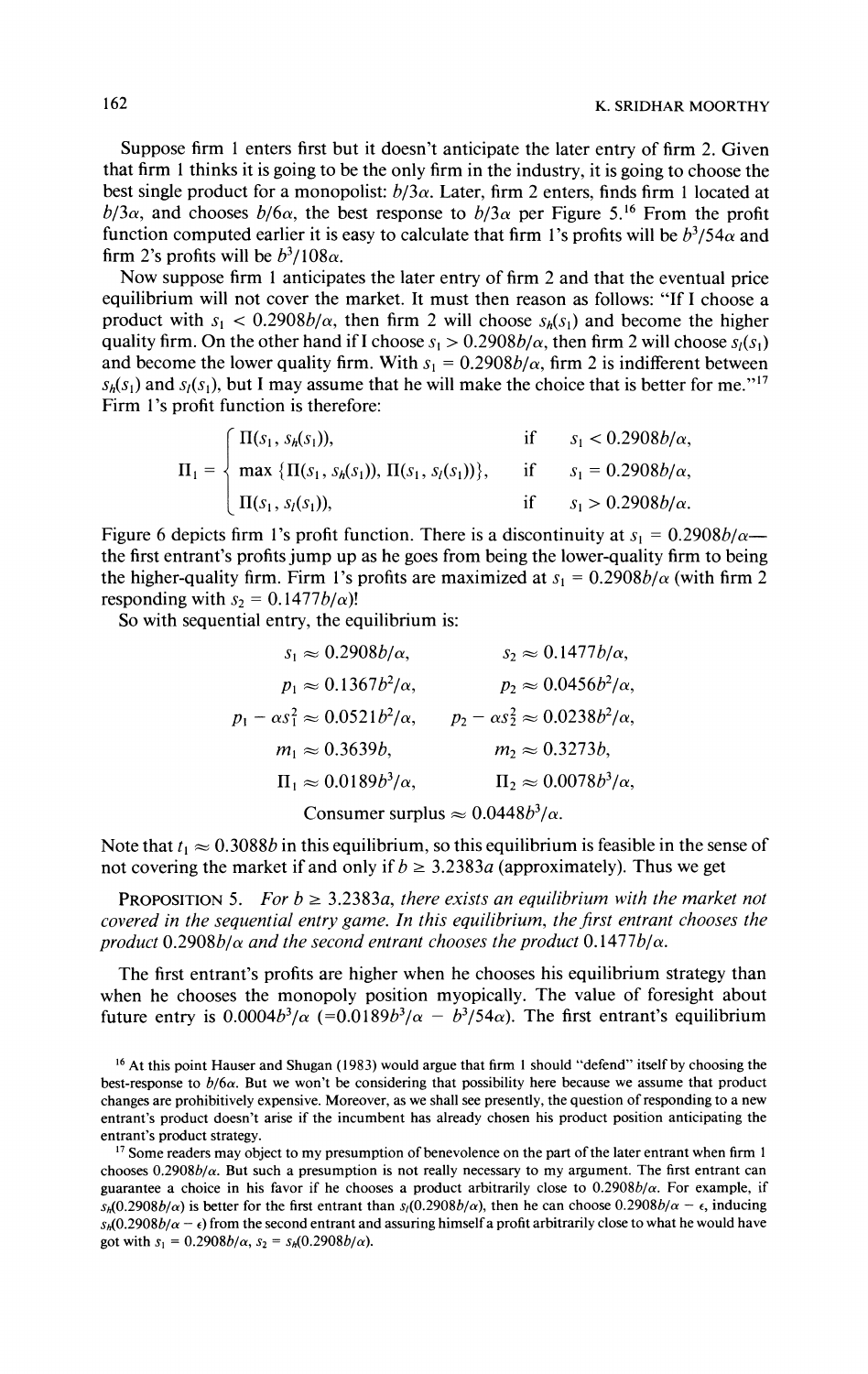

**FIGURE 6. The First Entrant's Profit Function.** 

profits are also higher than the second entrant's equilibrium profits (by  $0.0111b^3/\alpha$ ). So **there is a first-mover advantage. This advantage comes from the first entrant's ability to preempt a favorable product location (close to the monopolist's best single product location) and control the second entrant's product choice. The ability to control the other firm's product choice is not there in the simultaneous-moves equilibrium analyzed earlier. Thus, firm l's equilibrium profits are higher when it is the first entrant**  than when it is the lower firm in the simultaneous-moves equilibrium of §5. In §5 we **argued that if firm 1 got first shot at choosing which of the two simultaneous-product-**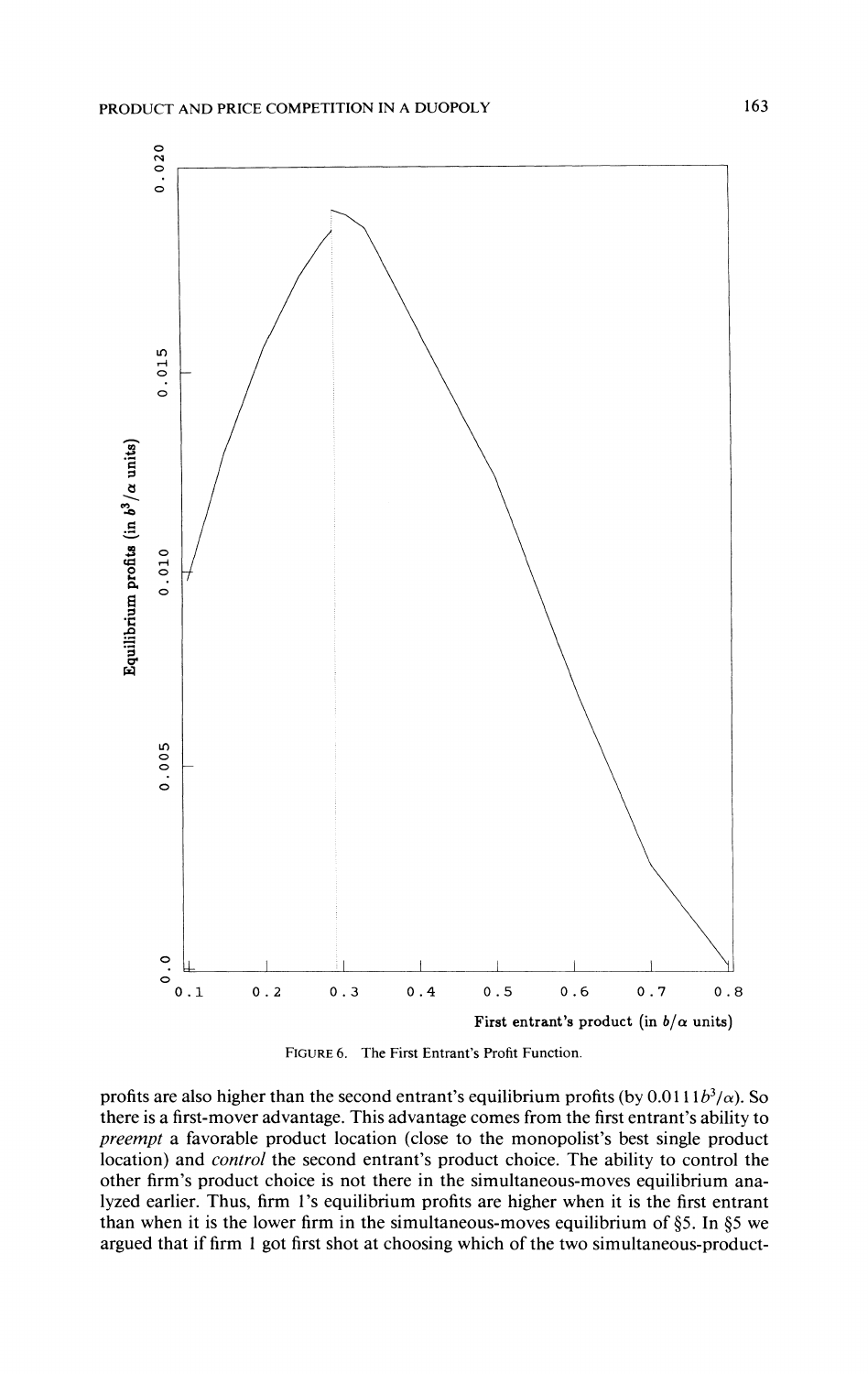**choice equilibria it would play, then it would choose the equilibrium where it was the**  lower quality firm, and *this* "first-mover" advantage was worth  $0.0064b^3/\alpha$ . The firstmover advantage that we are talking about here is worth more:  $0.0111b^3/\alpha$ . Other **differences between the sequential-moves equilibrium and the simultaneous-moves equilibrium include:** 

**1. The higher quality firm makes more profits than the lower quality firm in the sequential-moves equilibrium whereas it is the opposite in the simultaneous-moves equilibrium.** 

**2. Coverage efficiency is higher in the sequential-moves equilibrium: the market left uncovered is [a, 0.3088b) which is a subset of the market left uncovered in the simultaneous-moves equilibrium. This is because the lower quality is lower in the sequentialentry equilibrium.** 

**3. Both firms' products are within the efficient interval in the sequential-moves equilibrium whereas in the simultaneous-moves equilibrium only the lower-quality product is in the efficient interval.** 

**4. The consumers are better off in the sequential-moves equilibrium than in the simultaneous-moves equilibrium.** 

### **7. Conclusion**

**The intuitive view of competitive product strategy as the "filling of holes in the market" has been refined in this paper in the context of two firms competing on product quality and price. The paper makes explicit the role of consumer preferences, firms' costs, and price competition in determining a firm's equilibrium product strategy.** 

**The main contribution of the paper is the insight that a firm's equilibrium product strategy is the result of two opposing forces, one bringing the firms closer, the other moving them apart. A firm chooses a product similar to its competitor because both firms seek the product location which is most desirable in terms of consumers' willingness to pay and costs-the location a single-product monopolist would have chosen. A firm differentiates its product from its competitor because product differentiation weakens price competition and raises profits. This insight helps explain my results and the results in the literature. In my model, both forces operate, so each firm's equilibrium strategy is to choose a product different from its competitor's product, but straddling the monopolist's best single product. In Shaked and Sutton's (1982) model, also, both forces operate. Quality is costless in their model, so the most desirable single product location for a monopolist is the highest feasible quality. But both firms cannot be at this location (because of price competition), so one firm ends up choosing the highest feasible quality and the other firm a quality less than that. In d'Aspremont,**  Gabszewicz, and Thisse (1979) and Hauser (1988)—which are finite ideal-point **models-products are again identical in terms of manufacturing costs. But now every product location is equally desirable for a single-product monopolist because consumers' ideal-points are uniformly distributed and there is no competition from a substitute. So, effectively, only the first force operates, leading to maximally differentiated products.** 

**The other contribution of this paper is that it shows how the first entrant in a market can use his product to defend himself against future entrants. If he does defend himself this way, the first entrant can also get a first-mover advantage. The concept of defensive product strategy used here is different from the one in Hauser and Shugan (1983). In this paper, the first entrant chooses his product anticipating that a second entrant will come in, see his product, and react to it. Then, when the second entrant does come**  in—at the location the first entrant expected him to—the first entrant is already well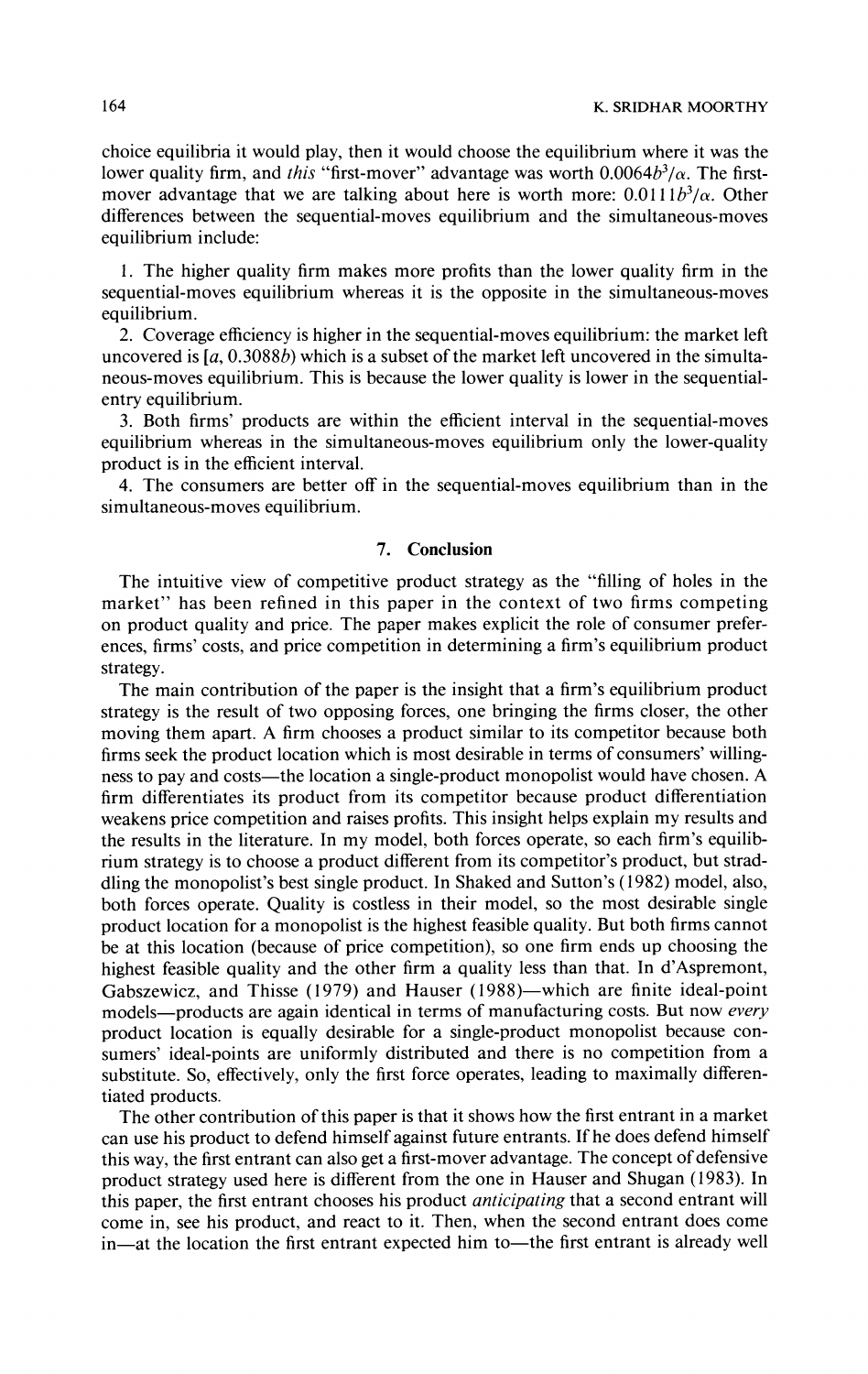**positioned to handle the new competition.18 In other words, I view defensive product strategy as "defensive preparations." Hauser and Shugan view defense as a reaction to attack. Obviously, defensive strategy in the sense of defensive preparations makes sense only if the preparations are such that the attacker can take them as given-otherwise the attacker will simply ignore those preparations, attack wherever he wants to, and force the defender to respond to his attacks. Thus product design-because it is costly to change-is a good marketing variable to make defensive preparations on, price is not.**  The first-mover advantage in §6 comes from the first entrant's ability to *preempt* a **desirable product location and force the second entrant to respond to it.** 

**Readers may wonder what this work has to say about whether a high quality product or a low quality product is the better competitive strategy. Looking at the question from a purely decision-theoretic point of view-with the competitor's product fixed-the answer is that it depends on where the competitor's product is located. If the competitor's product is of "low" quality, then it is better to be the high-quality supplier, but if the competitor's product is of "high" quality, then it is better to be the low-quality supplier. In equilibrium, though, we get mixed answers: When the firms choose products simultaneously, it is better to be the lower-quality supplier, but when one firm chooses its product before the other firm (i.e., in the sequential-entry model), then it is better to be the higher-quality supplier.** 

**To understand these results consider the equilibrium locations and margins of the two firms vis-a-vis the monopolist's best products and margins (cf. Figure 7). As expected, margins increase with product quality. Also, as noted before, the monopolist's product selections are efficient but the equilibrium products are not. In the simultaneous-product-choice model, where the firms are completely symmetric, both firms' equilibrium qualities are higher than the monopolist's corresponding qualities, but the margins are smaller. Price competition reduces margins more than cannibalization. So the lower quality firm seeks to get as close as possible to the position which optimizes**  the trade-off between consumers' willingness to pay and costs— $b/3\alpha$ , the monopolist's best single product—knowing that up to a point the higher quality firm can be driven **further up. This suggests that the lower quality firm has more power in determining the higher quality firm's location in this model than vice-versa. The reason for this is the competition the lower-quality firm faces from the substitute, which is transferred to the higher quality firm via the lower quality firm's margin. The higher quality firm realizes that the lower quality firm cannot be pushed too close to the substitute without reducing its margin drastically. In the sequential-product-choice model, however, the first entrant has all the power. He can preempt a position and control the second entrant's location. The choices he faces are between choosing a position very near the monopolist's best single product and having the second entrant shield him from the substitute -even though this increases the price competition between them-versus choosing a position not as close to the monopolist's best single product and facing the substitute directly. He goes for the first option.** 

**There are many directions in which this work can be extended. One direction is to implement the analysis here for managerial purposes. In any implementation, some further analysis will be required to see how certain practical features of the real-world**  environment—the number of consumer types is finite as opposed to infinite, the number of feasible products is finite instead of infinite—affect the product equilibria identi**fied here. Ultimately, what is desired is a computational procedure for the product equilibria given any distribution of consumer reservation prices. (Dobson and Kalish 1988 do this for the monopoly case.) As far as measuring the reservation prices is concerned, a good first step would be to continue to assume that the reservation price** 

**<sup>18</sup>Robinson (1988) reports evidence from the PIMS data base which is consistent with this view.**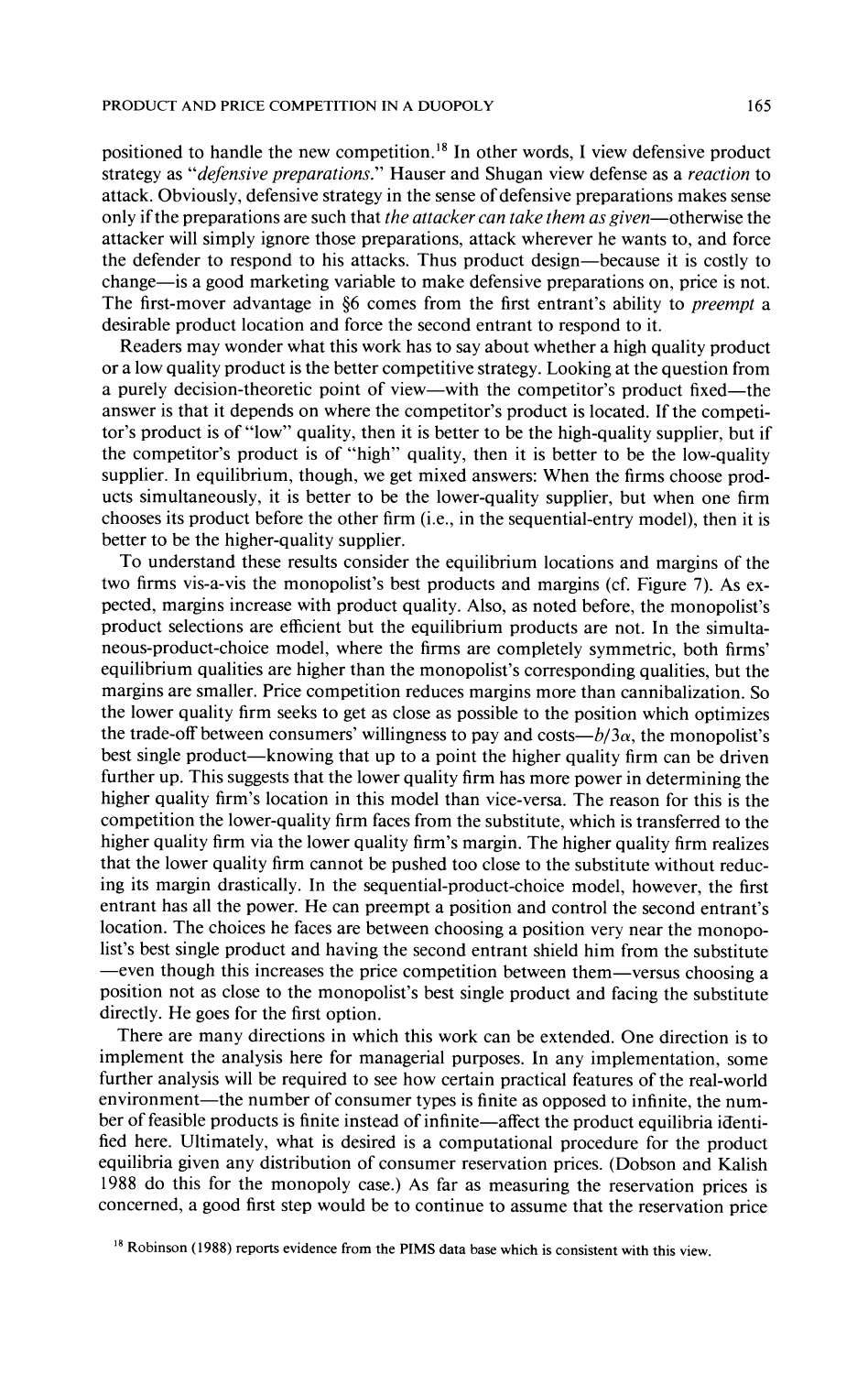

**FIGURE 7. The Monopoly Solution and the Two Equilibria.** 

functions are linear in quality (as in §2), so that we can use conjoint analysis to measure **them. Price will be the "other" attribute here and the resulting importance weight for quality will be the consumer's type. Interpolation to quality levels other than the ones used in the estimation task can be done using the methods of Pekelman and Sen (1979). Alternatively, if the feasible set of products for the two firms is finite, then the conjoint analysis need measure the reservation prices only for the quality levels that are feasible.** 

**Theoretically, perhaps the most urgent task is to see how far our results generalize. The generalization can be in the specification of consumer preferences and firms' costs or it can be in the number of firms. In the case of no price competition, Eaton and**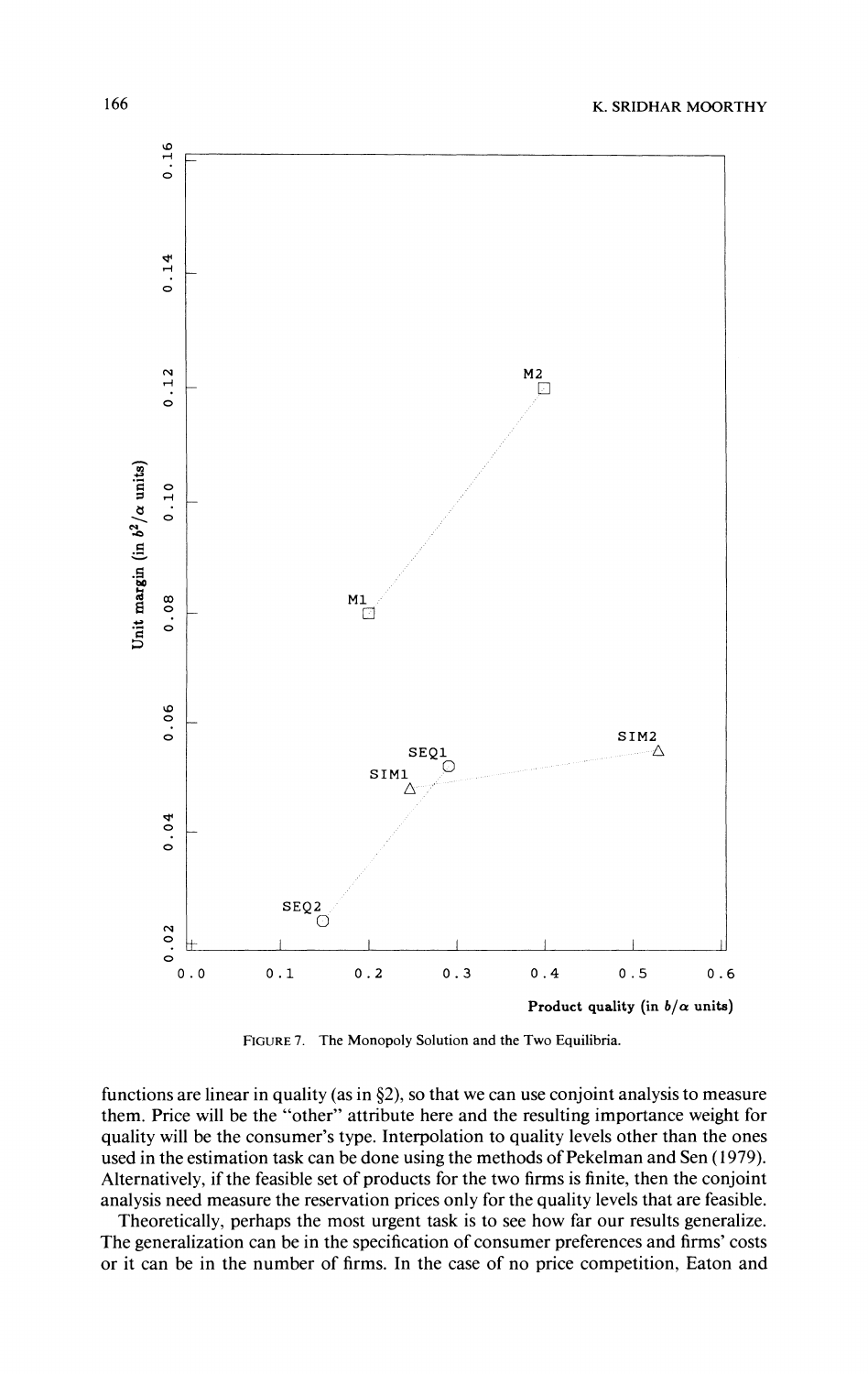**Lipsey (1975) have shown that there is no equilibrium with three firms (because no firm wants to be the "interior" firm). But we anticipate that an equilibrium will exist in our set-up. Again, the coveted position is the monopolist's best position, but if one firm takes it (or is close to it) the other firms may not want it for fear of price competition. So we are likely to get an equilibrium with firms strung out along the whole product spectrum. The interesting questions are, how does the product and price equilibrium change as the number of firms increases? Does the equilibrium configuration of products converge to the efficient set of products?'9 Another extension of this work would be to go from one product per firm to multiple products per firm. Some preliminary work has already been done on this; see Brander and Eaton (1984), Wang (1985), and Moorthy (1988). A central issue here is the pattern of competition across product lines-do firms tend to specialize at one or the other end of the product spectrum or do they try to provide a product for "every taste" (with each firm's products intermingled among its competitors)? Going back to one product per firm, it would be interesting to look at two-attribute (and by extension multiattribute) competition to see how firms compete across attributes. Carpenter (1986) and Hauser (1988) have already done preliminary work on this, but as I pointed out earlier, Hauser's model is essentially a one-attribute model because of production restrictions on how the two attributes can covary. If there are no production restrictions on how the two attributes can covary, how would the variation in relative preference for the two attributes across the population affect product and price competition?** 

Finally, the sequential-entry model of §6 should be the source of much future work. **In that model, dynamics were not explicitly modeled; my attention was solely on the sequence of moves. Rao and Rutenberg (1979) have shown how important timing can be in capacity expansion decisions. In the context of product choice, too, timing would be important, especially when there is uncertainty about market preferences. The first entrant has to weigh the risk of judging market preferences incorrectly and the possibility of attracting other competitors (if he is successful), with the benefits of product preemption, brand loyalty, and experience curve advantages. But the later entrants, having observed the success or failure of the incumbent, can read the market better. Can there be an equilibrium here with some firms choosing to enter early and others choosing to enter late? Chatterjee and Sugita (1987) suggest that there can be.20** 

<sup>19</sup> I have shown elsewhere that if firms compete on quality and quantity, then this convergence does happen. **See Moorthy (1985).** 

**<sup>20</sup>This paper was received in August 1983 and has been with the author 37 months for 3 revisions.** 

#### **Appendix**

**PROOF OF PROPOSITION 1.** The first part of the proposition is obvious. To prove the second part assume  $s_i$  $s_i, t \in M_i, t' \in M_j$ , and  $t > t'$ . Then, because  $t' \in M_j, t'(s_j - s_i) \ge p_j - p_i$ . But this implies  $t(s_j - s_j) > p_j - p_j$ , contradicting the initial assumption that  $t \in M_i$ . As for the third part of the proposition, we first show that **each product's market is a connected segment. Suppose t,**  $t' \in M_1$  **with**  $t' > t$ **. If**  $s_1 = s_2$ **, then**  $p_1 = p_2$  **(by the first part of the proposition) and necessarily**  $(t + t')/2 \in M_1$ **. If**  $s_1 < s_2$ **, then**  $[(t + t')/2](s_1 - s_2) > t'(s_1 - s_2) \ge p_1 - p_2$ **and**  $[(t + t')/2](s_1 - s_0) \ge t(s_1 - s_0) \ge p_1 - p_0$ , so  $(t + t')/2$  must be in  $M_1$ . Hence product 1's market is connected. Similarly for product 2. Finally, suppose  $M_0 = [a, t_1]$ ,  $M_1 = [t_1, t_2]$ ,  $t_1 > a$ , and  $t_1$  strictly prefers  $s_1$ to  $s_0$ . By the second part of the proposition,  $t_1 \ge t'_1$ . If  $t_1 = t'_1$ , then obviously  $t_1$  is indifferent between  $s_1$  and  $s_0$ , contradicting our initial supposition. So suppose  $t_1 > t'_1$ . Then  $t_1(s_1 - s_0) > p_1 - p_0$  by assumption and  $t'_1(s_1)$  $(s_0 - s_0) \le p_1 - p_0$  because  $t'_1 \in M_0$ . So there exists a  $t \in [t'_1, t_1)$  such that  $t(s_1 - s_0) = p_1 - p_0$ . For this t it is also true that  $t(s_1 - s_2) \ge p_1 - p_2$  (because  $t < t_1$  and  $t_1(s_1 - s_2) \ge p_1 - p_2$ ). Therefore  $t \in M_1$ , contradicting our **assumption that**  $t_1$  **is the lower boundary of**  $s_1$ **'s market. The rest of the proofs follow similarly.** 

**PROOF OF PROPOSITION 2. If one firm prices at marginal cost, then the other firm does not gain anything by pricing above marginal cost because its market share then will be zero. And it does not gain anything by pricing below marginal cost either because then it will lose money on each of the units it sells. Thus both firms pricing at marginal cost is an equilibrium. But is pricing at marginal cost the only equilibrium? Suppose there**  is an equilibrium with either firm pricing above marginal cost—say firm 1—and suppose (without loss of generality) that  $\Pi_1 \geq \Pi_2$  in this equilibrium. For this equilibrium to make sense it must be that  $m_1 > 0$ . Then